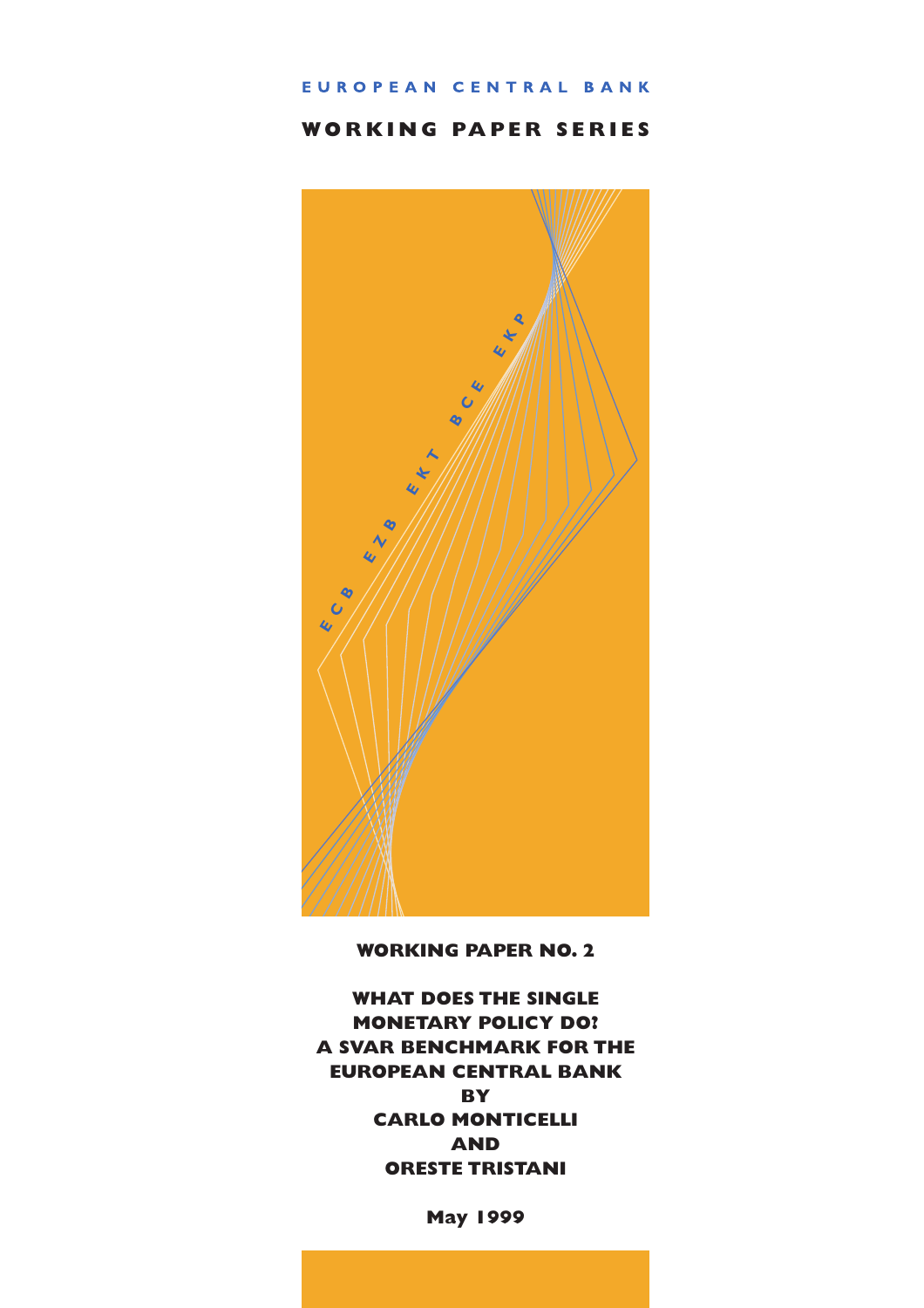# **WORKING PAPER SERIES**



**WORKING PAPER NO. 2**

**WHAT DOES THE SINGLE MONETARY POLICY DO? A SVAR BENCHMARK FOR THE EUROPEAN CENTRAL BANK BY CARLO MONTICELLI BANCA D'ITALIA AND ORESTE TRISTANI EUROPEAN CENTRAL BANK\***

**May 1999**

\* We wish to thank the anonymous referee of the Working Paper Series for useful comments and suggestions, while retaining responsibility for all remaining errors; the paper has also benefited<br>from comments by participants *was working at the Banca d'Italia, Servizio Studi. Views expressed represent exclusively the opinion of the authors and do not necessarily correspond to those of the European Central Bank or the Banca d'Italia.*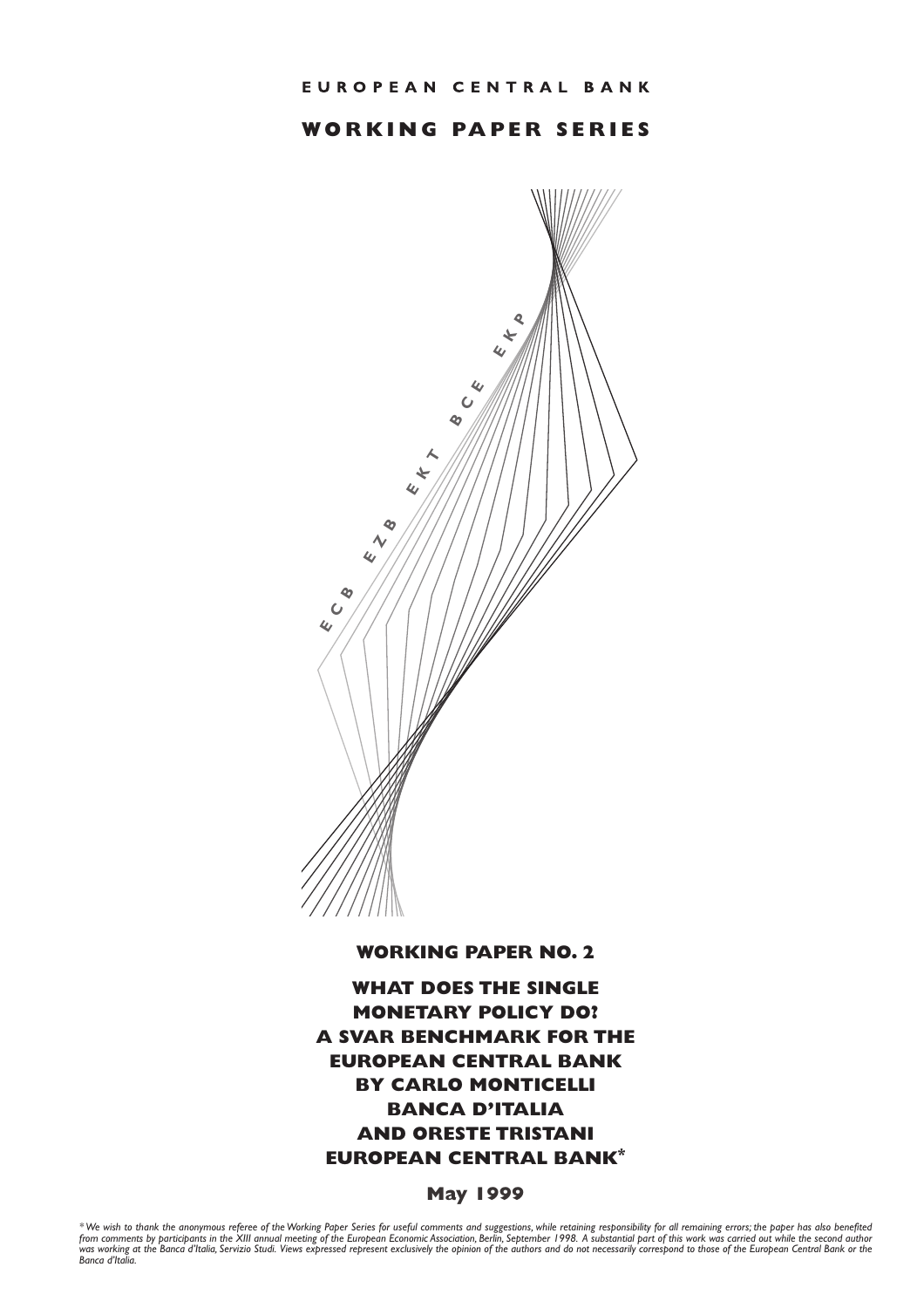#### **© European Central Bank, 1999 Address Kaiserstrasse 29**

**D-60311 Frankfurt am Main Germany**

Postal address **Postfach 16 03 19 D-60066 Frankfurt am Main Germany Telephone +49 69 1344 0 Internet http://www.ecb.int Fax +49 69 1344 6000 Telex 411 144 ecb d**

#### *All rights reserved.*

*Reproduction for educational and non-commercial purposes is permitted provided that the source is acknowledged. The views expressed in this paper are those of the authors and do not necessarily reflect those of the European Central Bank. ISSN 1561-0810*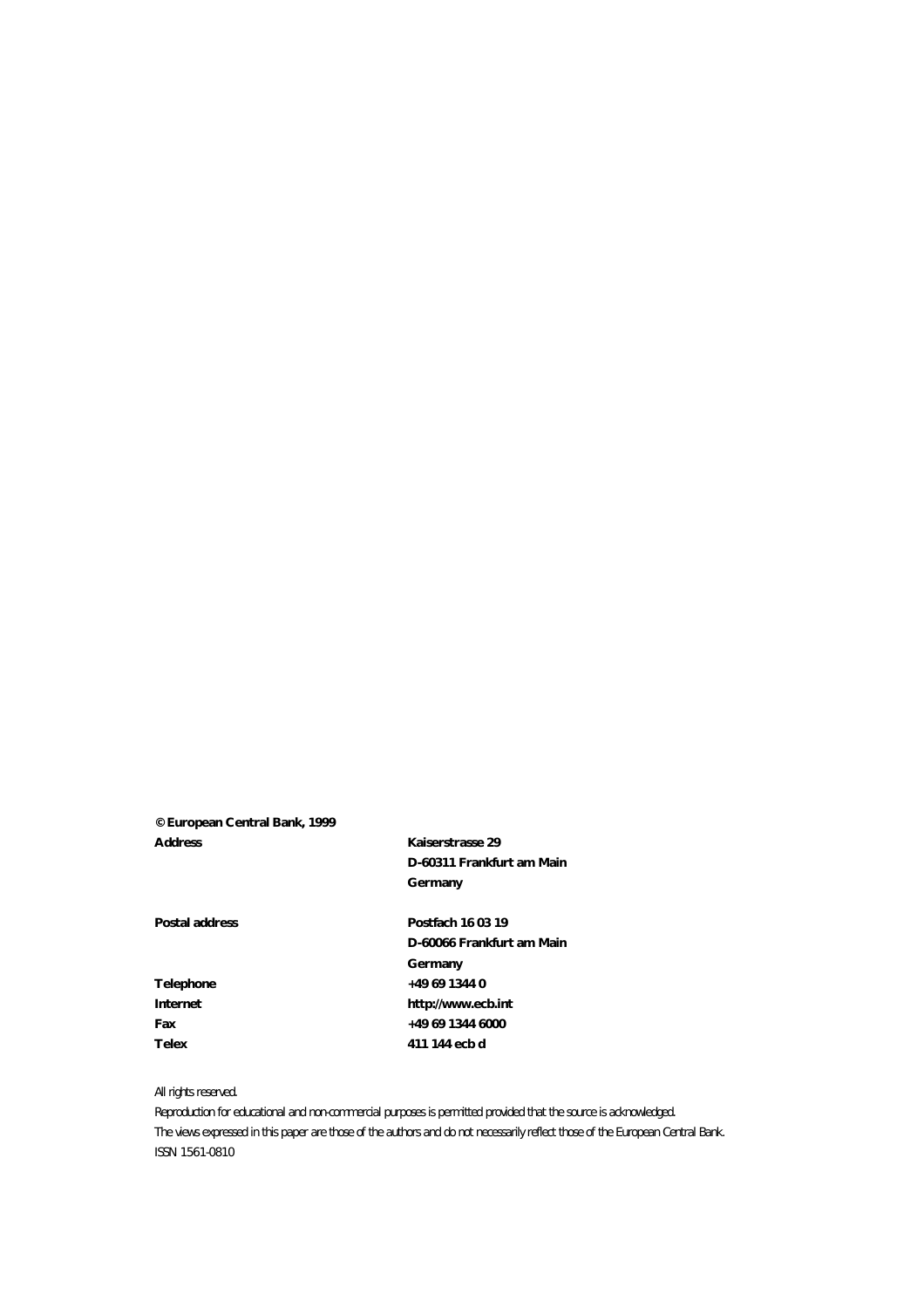# **Abstract**

This paper puts forward a characterization of the structural features of the economic system relevant to the monetary-policy decisions of the European Central Bank. The econometric analysis adopts a parsimonious VAR representation of three key macroeconomic variables (interest rates, prices and GDP) aggregated across countries to obtain area-wide time series. The exogenous disturbances driving the multivariate system are identified imposing restrictions based on economic theory. The dynamic properties of the estimated models are analyzed and compared with the available evidence for the US. The robustness of this characterization is corroborated by the estimates from a different sample period and by the findings from an alternative model that singles out German monetary policy in view of its anchor role within the ERM.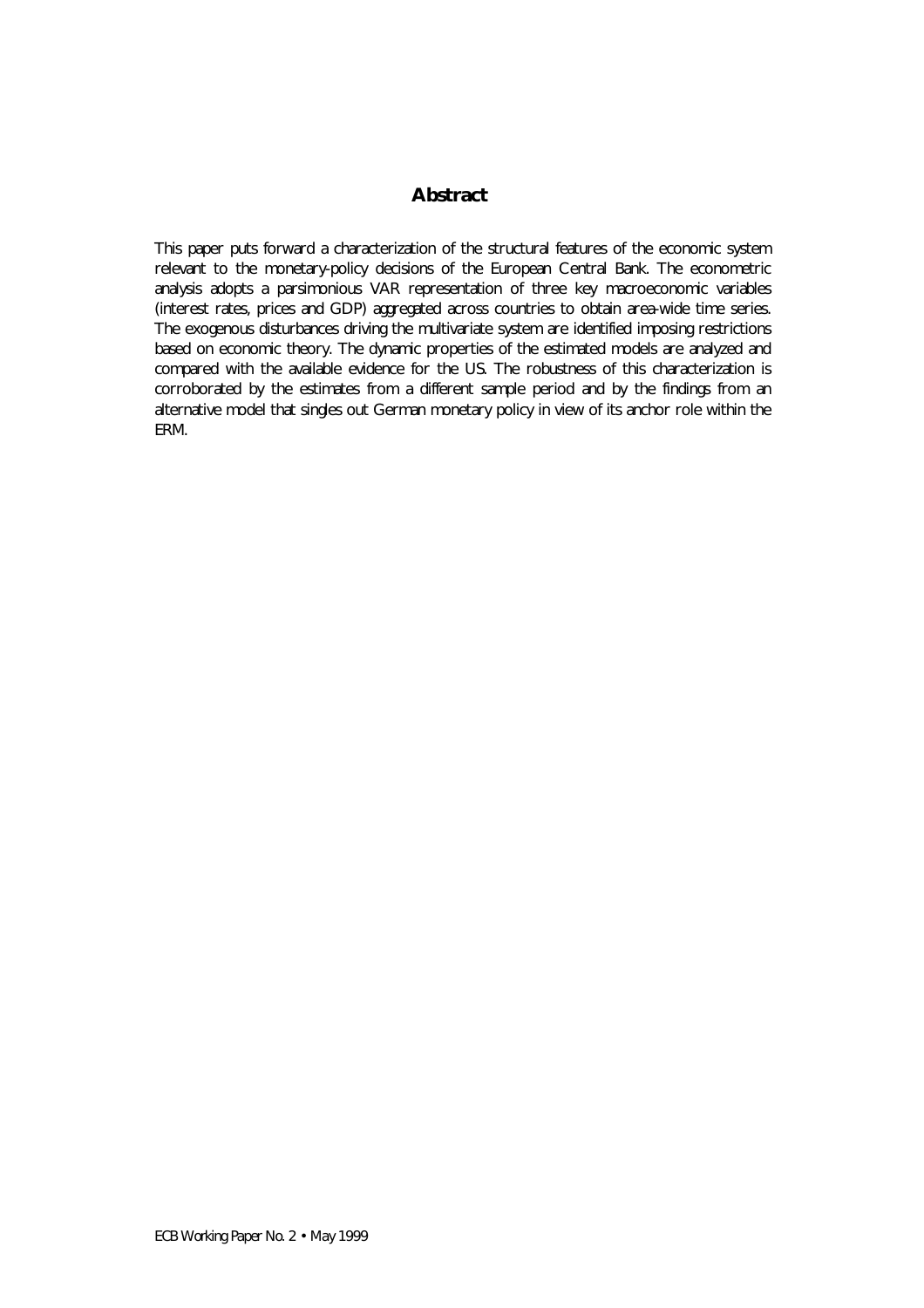# **1 Introduction**

What are the effects on prices and output of a one-percentage-point change in the short-term interest rate? How long do these effects take to materialize fully? What is the shape of the response of these and other key macroeconomic variables to a monetary-policy shock? In short, what *does* monetary policy do? Without an answer to these questions — even an approximate one, offering ball-park figures when more precise and reliable estimates are not available — no fruitful debate can take place on what monetary policy *should* do — in general, and at certain critical junctures.

The long and rapid succession of attempts to address these difficult issues might not have mitigated the controversy on the appropriate characterization of the effects of monetary policy. However, it has produced a substantive body of information about the key macroeconomic relationships not only for the US  $-$  the economy that has been studied most  $-$  but also for several industrialized countries, including the European ones. In contrast, little is known about the features of the new, "composite" economic system brought about by the inception of Monetary Union despite the fact that Eurosystem<sup>1</sup> is already up and running.

This paper starts filling the gap by providing a first characterization of the structural properties of the euro area, considering it as a single, Union-wide, economic system, rather than the collection of the participating countries. The choice of the Union-wide approach is motivated by the belief that the knowledge of the way macroeconomic shocks impinge on the Union as a whole is, *unavoidably*, the starting point for any assessment of the appropriate monetary policy stance that the Eurosystem should adopt in the pursuit of its objectives.

The paper is organized as follows. Next Section discusses the methodological issues that arise in applying the VAR approach to a "synthetic" economic system consisting of macroeconomic variables aggregated across countries. Section 3 provides a framework for the interpretation of the empirical results, describing the two main empirical exercises presented in the model. Sections 4 and 5 respectively deal with the issues involved in the structural identification and the estimation of the VAR system. Section 6 presents the results of the benchmark model, providing a structured representation of the key features of the Union-wide economic system that are compared with the characteristics of the US and the major European countries. Section 7 assesses the robustness of the results from the benchmark model considering another specification of the VAR system that singles out Germany in view of its special role within the ERM. Section 8 concludes.

# **2 The union-wide approach**

The estimation of identified-VAR systems to represent macroeconomic time series and characterize their key structural features is always confronted with difficult methodological issues, particularly as regards the choice of the identifying restrictions (see Leeper *et al*., 1996, for a review) and the treatment of cointegration (Sims *et al*., 1990). In addition to these standard issues, addressed later in the paper, the investigation of the properties of the Union-wide economic system on the basis of macroeconomic variables aggregated across countries faces a number of peculiar issues that have to be discussed before moving to the econometric analysis.

*<sup>1</sup> The Eurosystem includes the ECB and the 11 National central banks of the countries that have adopted the euro in 1999.*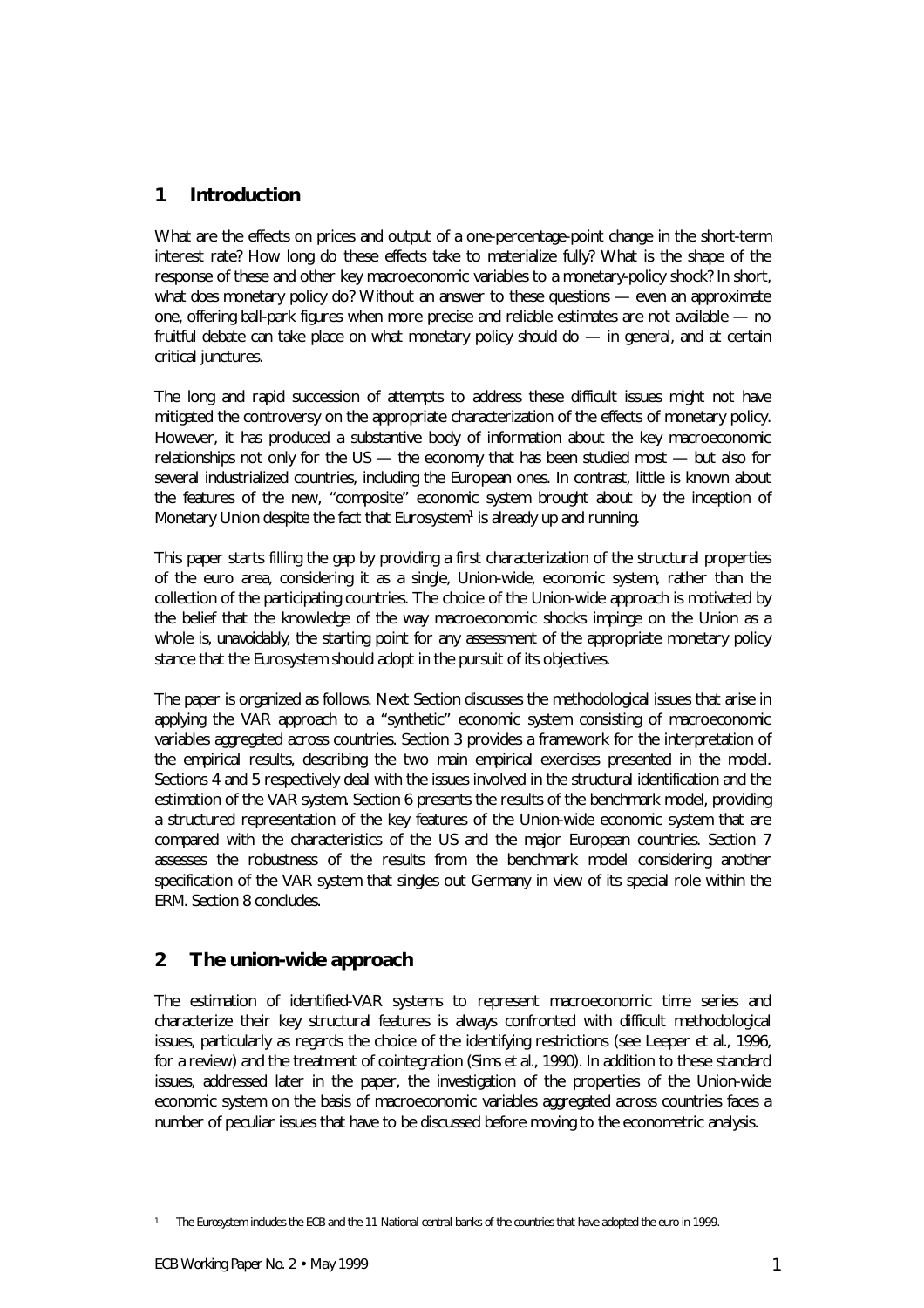The first issue stems from the differences in the economic structure, and hence in the transmission mechanism of monetary policy, across European countries. Such asymmetries are well-known to be sizable, regard both the extent and the timing of the propagation of macroeconomic shocks, including those originating from monetary policy actions (BIS, 1994, 1995), and are bound to play a major role in shaping the single monetary policy. As Dornbusch *et al*. (1997) forcefully argue, structural asymmetries imply that the cost of a disinflation episode could fall disproportionately on a few member countries posing a major challenge to the Eurosystem as public opinion may find it difficult to the accept the circumstance. Strains may surface within the decision-making body of the Eurosystem - the Governing Council, that consists of the governors of the central banks of the European countries participating in Monetary Union and the members of the Executive Board of the European Central Bank (ECB) — if the governors attach more importance to developments in their home country than to those in the Union as a whole. Moreover, as shown in Monticelli (1997), heterogeneity in economic structures has a bearing on monetary policy even if every member of the Governing Council entertains the same objectives are defined with reference to the Union as a whole, since it affects the transmission of shocks within and across countries, thereby influencing their impact on Union-wide macroeconomic variables.

The importance of structural asymmetries across countries participating in Monetary Union could be viewed as implying that econometric analyses using Union-wide macroeconomic data are inadequate on two scores. Doubts may be cast on the policy relevance of single, average macroeconomic relationships for the whole Union when differences across countries have so pervasive implications. Moreover, econometric estimates might be expected to be poor as a result of the bias following the imposition of invalid restrictions on the coefficients that is implicit in the process of data aggregation across countries and estimation of single supranational equations.

Skepticism on the usefulness of the Union-wide approach to address issues pertaining to the conduct of the single monetary policy is drastically attenuated when it is recalled that the choices of the Eurosystem will affect the liquidity conditions in all the countries participating in the Union with *no possibility for regional differentiation*. TARGET — the European payments system — brings about a unified European money market where intra-day arbitrage operations equalize the short-term interest rate in euro across the Union. Therefore, changes in the setting of instruments at the disposal of the Eurosystem will impart a single, Union-wide impulse triggering a response in Union-wide price and quantities. Even though the Union-wide impact is the result of differentiated national responses (that in turn might have an influence on the policy advocated by the various members of the decision-making bodies of the Eurosystem), the features of the Union-wide responses are an indispensable point of reference in the assessment of the single monetary policy.

As regards the econometric issue, the possible — and indeed likely — bias stemming from aggregation across countries of national behavioral equations characterized by different parameters, if not functional forms altogether, has to be weighed against the advantages of estimating aggregate, euro-wide equations. In addition to the heuristic expedience for the analysis of the developments of the Union as a whole, Union-wide relationships might provide an effective tool to address the specification bias that affects national specifications failing to account for the impact of foreign variables and correlation of shocks between countries as tightly integrated as European ones. The high level of collinearity often encountered between domestic and foreign variables as well as the difficulty in identifying the relevant foreign variables explain why the rapid progress in international integration has not been accompanied by the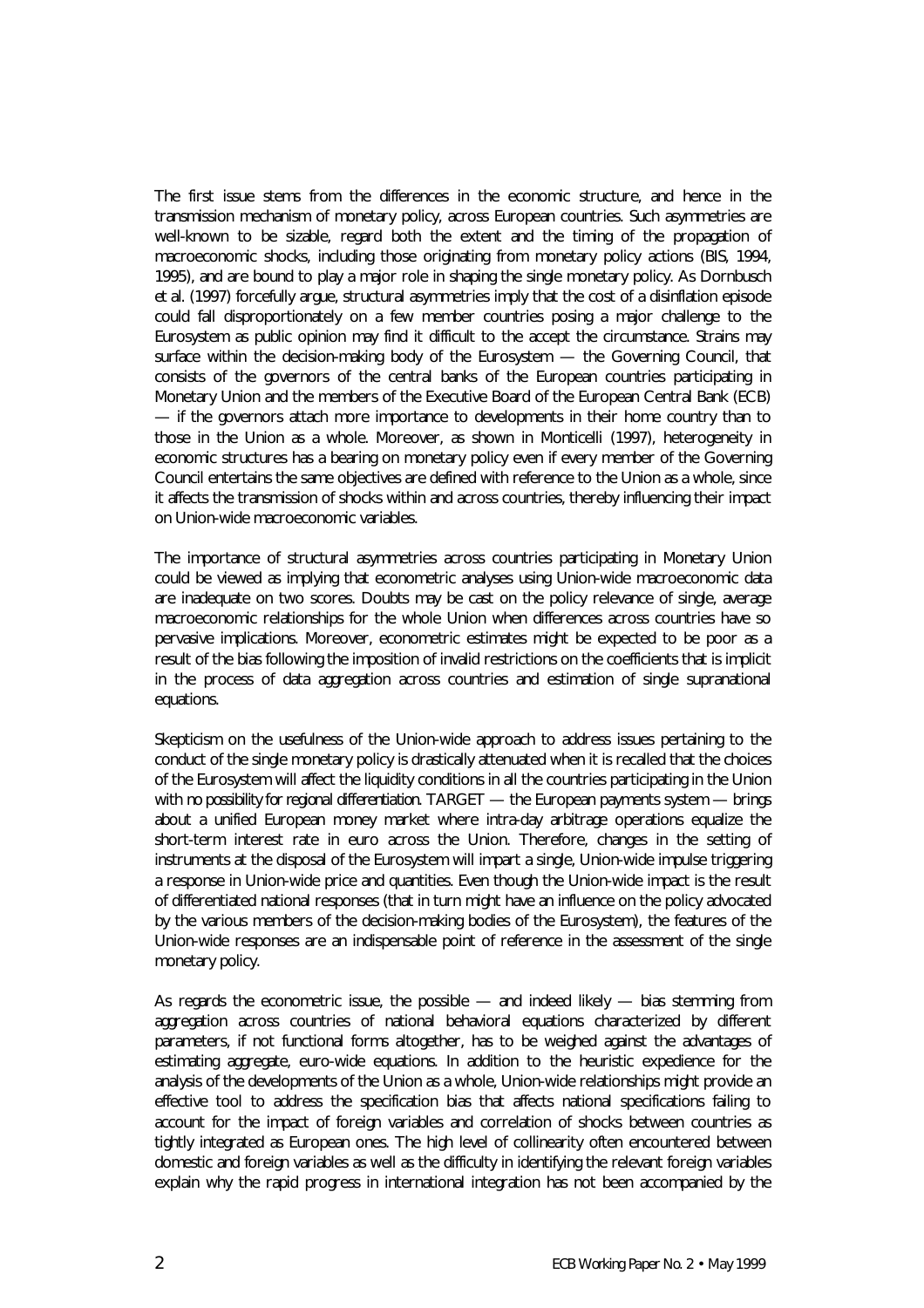diffusion of foreign variables as regressors in national macroeconomic relationships, notwithstanding the instability that has plagued several of the them in various countries.

The estimation of area-wide equations for groups of integrated countries cannot certainly be advocated as an infallible cure for the specification problems of national equations. However, as Pesaran *et al*. (1989) formally demonstrate, the estimation of aggregate equations is not necessarily an inferior choice from an econometric point of view because the bias associated with aggregation might be small and more than compensated by the effective remedy provided to the specification bias that affects several national equations as a result of the omission of relevant, "within-the-area" foreign variables. Moreover, very encouraging results have been obtained by several studies that have estimated area-wide equations for groups of European countries, particularly as regards the demand for money — a relationship that is most likely to be affected by "within-the-area" international spillovers (for a discussion of these findings see Monticelli and Papi, 1996; Browne *et al*., 1997).

Another issue relevant for the empirical inquiry of this paper is the extraordinary force of the Lucas critique in this particular instance. All econometric exercises are intrinsically liable to the possibility that their good in-sample performance is belied by a very poor post-sample performance because of changes in the underlying economic behavior, possibly as a result of new economic policies confronting the private sector. As the risk is in general ineluctable, awareness of it suggests great caution in extending econometric results to conditions where values of the variables or the parameters are, or can be expected to be, very different from the one observed in the sample.

In the case at hand, however, the very event which provides the motivation for the empirical analysis — the inception of Monetary Union — will involve a modification of the monetary regime so radical, sizable and wide-ranging as to have very few, if any, comparable precedents in economic history. Moreover, the introduction of the euro is bound to have a quicker and deeper impact on the functioning of financial markets and the behavior of financial intermediaries — the two elements of the economic structure that contribute most to shaping the extent and timing of the transmission of impulses originating from monetary policy to price variables and economic activity. The only convincing rebuttal to this critique is that, however poor and unreliable, information obtained from Union-wide econometric analysis is still more informative than sheer guessing. And certainly more helpful than the alternative of waiting for the availability of sufficiently long, *actual* (as opposed to constructed from national variables) Union-wide time series before attempting any econometric exploration of what the *single* monetary policy does.

# **3 A reference model**

Since the path-breaking contributions of Blanchard and Watson (1986), Bernanke (1986) and Blanchard and Quah (1989), several alternative identification schemes have been put forward to provide structure to the innovations of VAR systems and interpret them with reference to a theoretical framework. This avenue of research, however, has rekindled the discussion on the appropriate interpretation of the business cycle within the VAR approach, given that the number of restrictions that can be drawn from the consensus core of economic theory is generally insufficient to identify a system even of small dimensions. Notwithstanding the controversy, this line of research provides a very useful disciplinary device to the debate on empirical macroeconomics in that it requires the unambiguous specification of the hypotheses maintained to identify the different kinds of disturbance.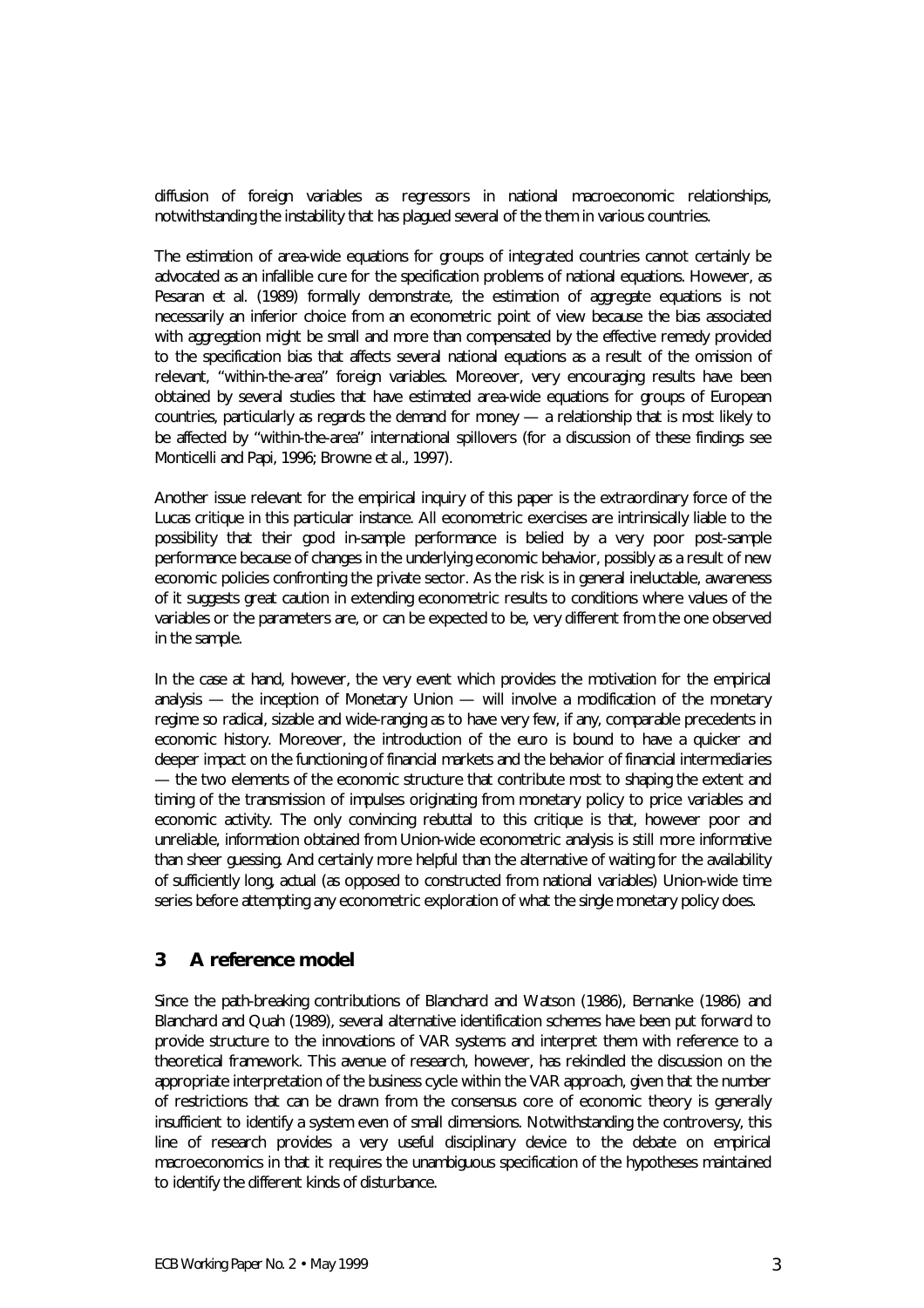Since the present analysis aims at providing an assessment of the structural features of the Union-wide economic system following the VAR approach (the alternative of an area-wide disaggregated macroeconometric model is pursued, for example, by Fagan and Henry, 1996), a consensus framework for the identification of the structural shocks would have been preferable. Unfortunately, even with a small number of variables, this option was not available and the reference model is, necessarily, at least in part controversial. The choice has fallen on the standard version of the aggregate supply/aggregate demand (AS/AD) framework, that assumes the presence of price and wage rigidities in the short run, while positing the neutrality of money in the long run. Although still lacking widely-accepted underpinnings in utility- and profitmaximizing behavior, this framework remains a central point of reference for policy makers and market participants since it offers a familiar characterization of the macroeconomic issues as a result of its lasting primacy in textbooks.

The AS/AD approach also stands as a convenient tool to couch the competing views of the main schools in macroeconomic thought as they can be encompassed by different values of the key elasticities of the equations of the model. Moreover, from an empirical point of view, Galí (1992) has shown that the AS/AD framework can deliver an effective stylized characterization of the postwar business cycles in the US, while Gerlach and Smets (1995) have usefully adopted it to identify monetary and real shocks in the G-7 countries.

For these reasons, the empirical analysis of the Union-wide economic system is based on the following theoretical framework cast in terms of a two-country Mundell-Fleming-Dornbusch model:

| [1a] | $m-p = ay-bi-v$ | $m^* - p^* = ay^* - bi^* - v^*$ | [LM] |
|------|-----------------|---------------------------------|------|
|      |                 |                                 |      |

| [1b]<br>$y = \bar{y} - d(i - E\Delta p_{+1}) + h(s - p + p^{*}) + gy^{*} + u$ | [IS] |
|-------------------------------------------------------------------------------|------|
|-------------------------------------------------------------------------------|------|

 $y^* = \overline{y}^* - d(i^* - E\Delta p_{+1}^*) - h(s - p + p^*) + gy + u^*$ 

| [1c]<br>$\Delta p^* = \Delta p_{-1}^*$ + $\boldsymbol{j}$ $(y^* - w^*)$<br>$\Delta p = \Delta p_{-1} + \boldsymbol{j} \ (y - w)$<br>[Phillips curve] |  |
|------------------------------------------------------------------------------------------------------------------------------------------------------|--|
|------------------------------------------------------------------------------------------------------------------------------------------------------|--|

| [1d]<br>$i^* = i^* [\cdot] - v_{ms}^*$<br>[Reaction function]<br>$i = i[\cdot] - v_{ms}$ |  |
|------------------------------------------------------------------------------------------|--|
|------------------------------------------------------------------------------------------|--|

 $[1e]$   $E\Delta s_{+1} = i - i^* - z$ [UIP] [1f] *p* = *p* \* +*s* + *m* [Stochastic PPP]

The notation is standard, with *m* standing for the log of the nominal money stock; *y* for the log of real output; *p* for the log of its price; *i* for the nominal interest rate; *s* for the exchange rate and *E* for the expectations operator; a star denotes foreign variables and a stochastic disturbance is added to each equation.

From the Union-wide standpoint, the key hypothesis embodied in the model is that the two countries are identical, both in size and parameter values, thus assuming that the transmission and propagation mechanisms of a shock are the same in the two economies. The available crosscountry evidence suggests that this assumption is not precisely correct for countries participating in EMU. However, the Union-wide approach adopted in the empirical analysis maintains that the hypothesis of identical economic structures can be regarded as a reasonable approximation, at least to characterize the key features of the Union-wide system.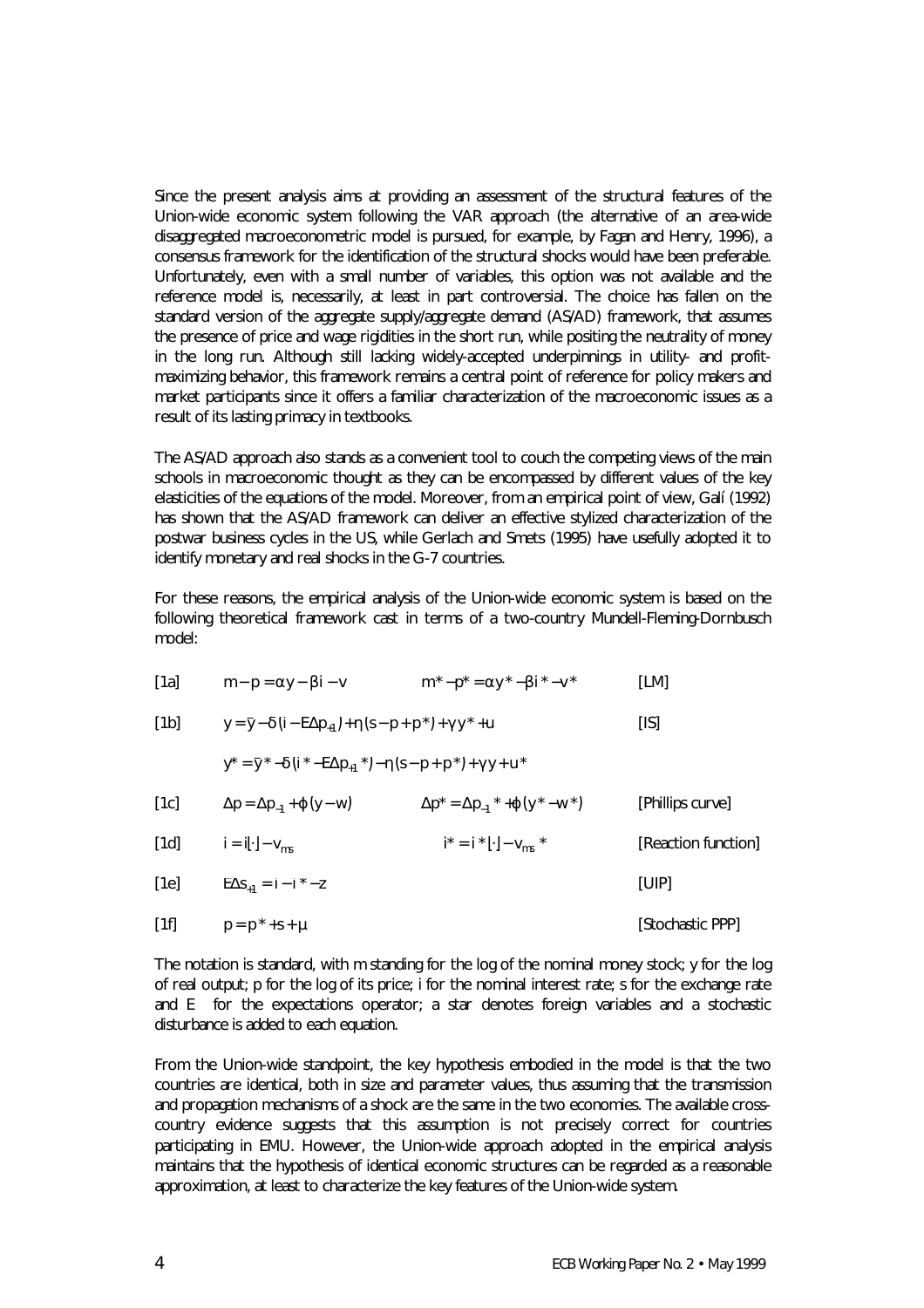Accepting the assumption of identical parameter values, equations [1b] and [1c], can be aggregated into:

[2a] 
$$
y^A = \overline{y}^A - \mathbf{d}(\overline{t}^A - E\Delta p_{+1}{}^A) + \mathbf{g}y^A + u^A
$$

$$
[2b] \qquad \Delta p^A = \Delta p_{-1}^A + \mathbf{j} \left( y^A - w^A \right)
$$

where aggregate variables, denoted by the superscript '*A*', are defined as geometric averages of national ones:

$$
x^A = \frac{1}{2}x + \frac{1}{2}x^\star, \ \forall x
$$

The above equations provide the basis for the identification of Union-wide demand and supply shocks in the empirical exercise. If all the shocks are of a symmetric nature, this approach entails no loss of information. Conversely, when shocks are asymmetric, the approach does not allow the identification of country-specific effects. Even in this case, however, the dynamic characteristics of the Union-wide economy are identified correctly, conditionally on the assumption that the transmission mechanisms is equal across countries.

Aggregating equations [1a] and [1d], respectively, provides Union-wide relationships that complete the model describing both sides of the money market. In particular, the Union-wide monetary policy reaction function can be written as:

[2c] 
$$
i^A = f[.] - (v_{ms} + v_{ms}^*)
$$

This equation assumes that the interest rate is set by the central bank responding to the developments in Union-wide variables in the pursuit of Union-wide objectives. Although this characterization is the appropriate benchmark for the monetary regime prevailing in EMU, it may be regarded as inadequate with reference to the sample period of the empirical analysis. In particular, the objective of exchange rate stability within the ERM has played an important role in the determination of monetary policy, particularly at times of turbulence in foreign exchange market. The 1992-93 crisis is the obvious example that springs to mind.

In order to assess the robustness of the empirical results obtained from the model described by equations [2a-c], we therefore consider an alternative specification which relaxes the assumption of a common Union-wide monetary shock and allows for the influence of the exchange rate in the determination of monetary policy. In the wake of the vast literature (see, e.g., Giovannini and Giavazzi, 1989) that assigns Germany the role of anchor within the ERM, the alternative scheme of interest-rate determination considers that Germany (denoted by the country with starred variables) sets its monetary policy without considering exchange rate developments with the ERM. Conversely, the other ERM countries (aggregated into a single bloc to ensure the tractability of the model) set the interest rate on the basis of Germany's interest rate and exchange rate movements vis-à-vis the Deutsch mark.

[2c'] 
$$
i = [i^*, s] - v_{ms}
$$
  $i^* = i^* [.] - v_{ms}^*$ 

For this extension to be feasible, however, we need to the minimum the empirical description of the AS/AD model. We thus abstract from the complication of distinguishing between demand and supply in the money market and only investigate the propagation of monetary shocks to prices and output. In order to interpret *monetary* shocks as *money supply* shocks, we need to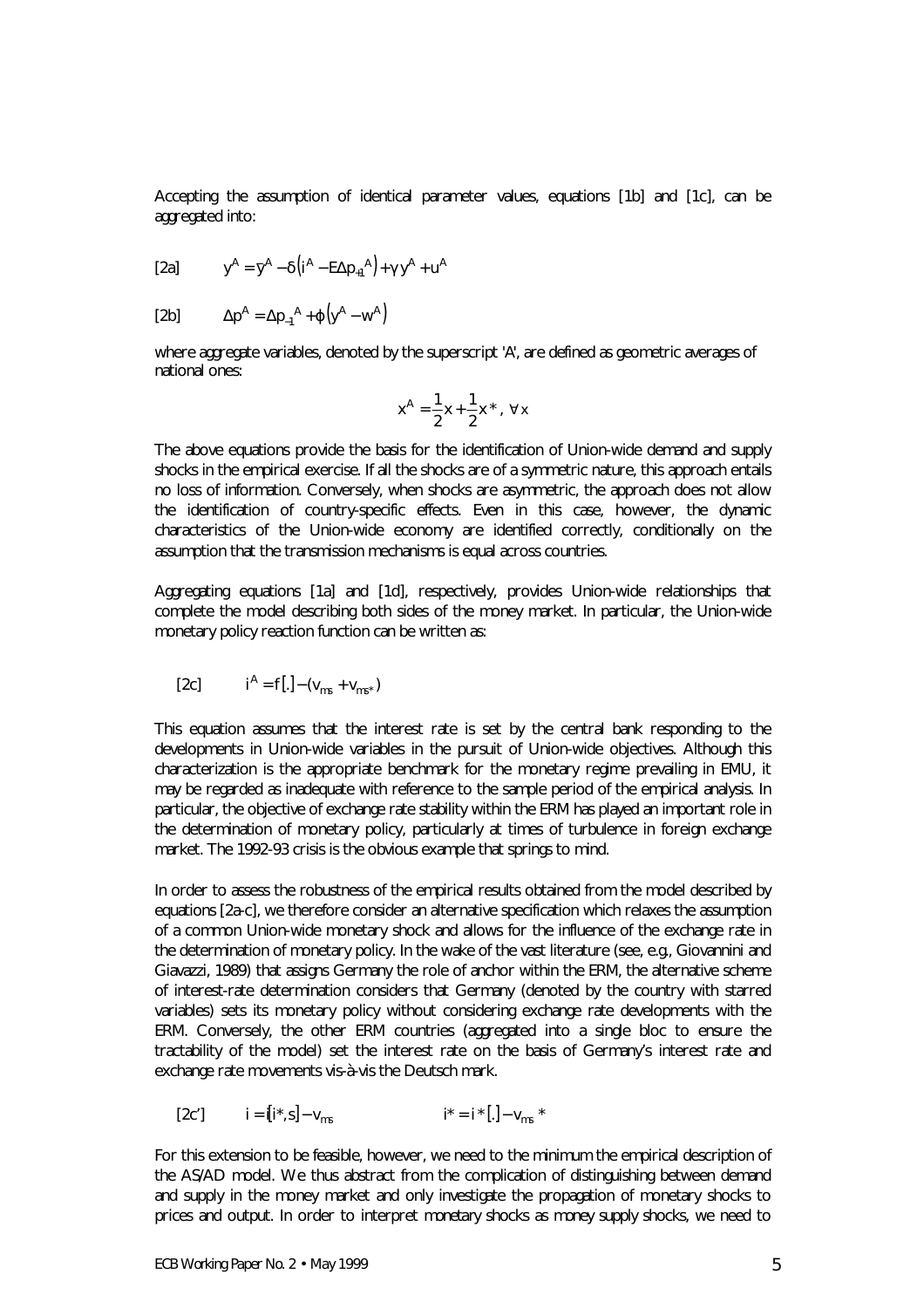make the additional hypothesis that central banks use a short-term interest rate as the policy instrument and that they are able to control such rate precisely enough to render slippages negligible. This appears to be a realistic assumption for the countries included in the analysis.

To summarise, our main specification includes three variables: area-wide output, prices and interest rates. The alternative specification, allowing for the influence of the exchange rate for the determination of monetary policy, includes five variables: area-wide income and prices, German short-term interest rates, short-term interest rate differential between the remaining EMU countries and Germany, a weighted average of the exchange rate of the former countries' currencies vis-à-vis the Deutsch mark.

In both empirical specifications, we implicitly assume that all possible sorts of aggregate demand (or supply) shocks have similar effects on output, prices and interest rates. This appears to be a reasonable assumption to make, since a more detailed break down of aggregate demand (and supply) shocks would probably prove too ambitious at the aggregate Union-wide level.

# **4 The union-wide macroeconomic variables**

This Section discusses a number of further issues that need to be addressed before estimation

### **4.1 Aggregation method**

Since the exchange rate is not constant in the available sample, aggregation of national time series into area-wide data is not straightforward. Two general classes of methods are available: current exchange rates or fixed conversion rates. No broad consensus has yet been reached even on the choice between these two methodologies (see Monticelli and Papi, 1996 for a general discussion). As a reference, Figure 1 shows the rate of growth of the area-wide GDP obtained according to different aggregation methods.

On the one hand, current exchange rates permit an obvious interpretation from an economic standpoint as they are the market yardstick (and indeed the only one actually available to economic agents) to convert income and assets into effective spending power across borders. On the other hand, using market exchange rates to convert a given time series amounts to 'distorting' its dynamics: the rate of growth, the standard deviation and in general all the moments, are affected by movements in the exchange rate used for the conversion, thereby introducing a large number of spurious shocks in the series.

Resorting to fixed exchange rates avoids this distortion but amounts to proceed 'as if' the exchange rate between the European currencies did not vary — a tenet clearly at odds with experience. However, from the point of view of the characterization of the Union-wide economy, the investigation of the structural relationship between macroeconomic variables *for given exchange rate* has a special appeal in that it amounts to assuming that the exchange rate is not a relevant variable — a sensible assumption to underpin a benchmark for the developments of the variables once the monetary union is established.

Given that neither of the previous methods appears completely satisfactory, in our empirical work we use a (geometric) weighted average of national outputs, with weights given by relative output sizes in 1993 (at PPP exchange rates). Since weighted averaging is the only option available to aggregate price and interest rate series, this methodology has the advantage of being consistent across the variables used in our empirical analysis. Moreover, it is consistent with the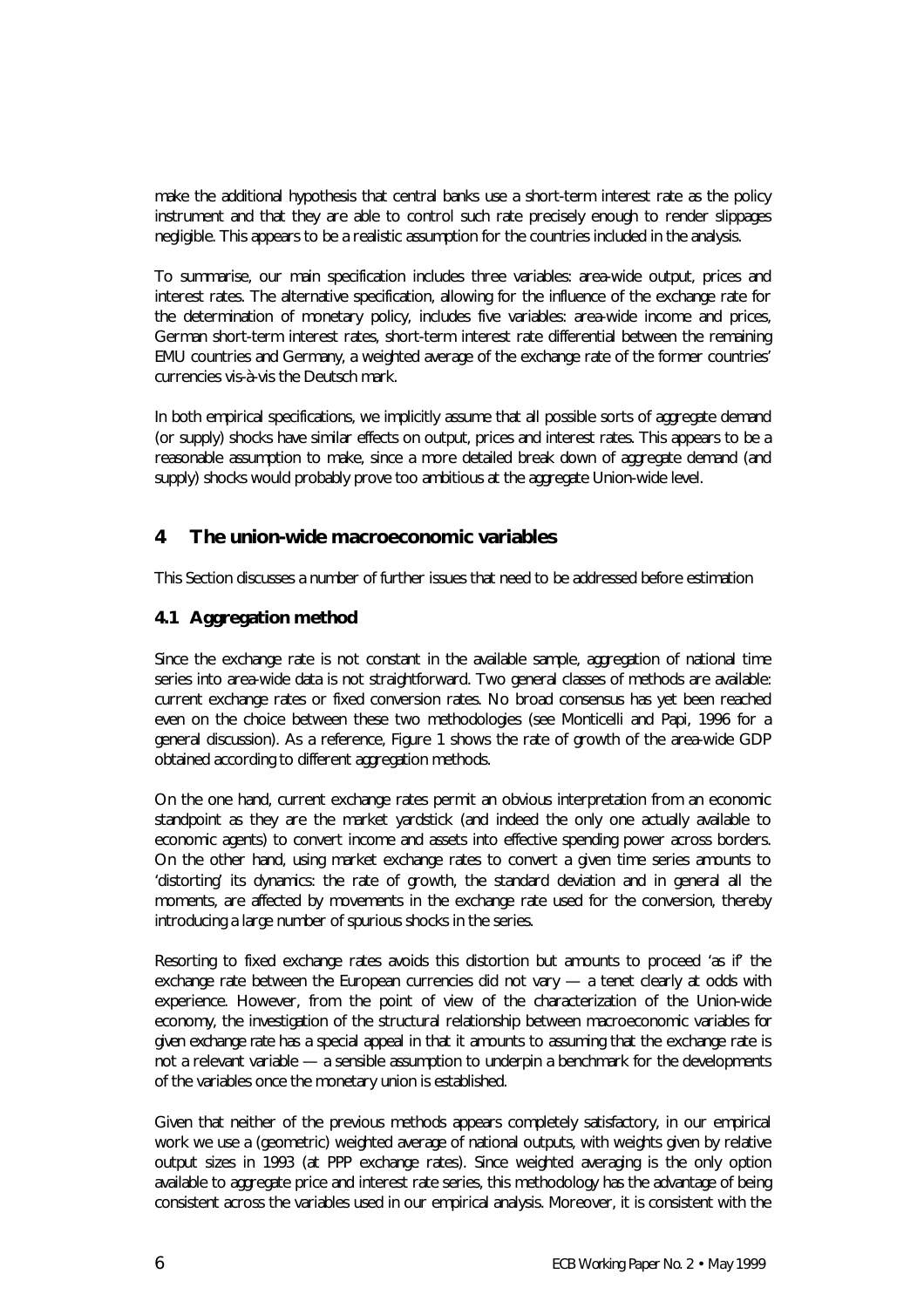reference theoretical model, where aggregate data are also obtained through geometric averages.

#### **4.2 Key features of Union-wide data**

The nominal short-term interest rate, the real interest rate, the inflation rate and the rate of growth of GDP for the European economy are reported in Figure 2. Visual inspection is sufficient to point to the drastic fall of inflation during the eighties, concomitant with a high level of the real interest rate with respect to the rate of growth  $-$  a recurrent feature in the experience of disinflation.

Some of the variables display a possibly non-stationary behavior. The execution of unit-root tests requires a choice on whether a constant and a trend should be included in the relevant OLS regressions. The marked fall of both inflation and the short-term nominal interest rate during the sample period suggest the specification with a trend for all variables.

The results of unit-root tests are reported in Table 1. While GDP can more safely be considered I(1), the evidence for the nominal interest rate and, especially, prices is mixed. In the latter case, the evidence of non-stationarity seems stronger for the inflation rate than for the price level itself. However, the real interest rate also appears non-stationary, contradicting the priors from the standard theoretical models of economic growth. Although, as usual, the evidence is not clear-cut, the variables benchmark system {dy<sup>A</sup>,  $^A$ , dp<sup>A</sup>} are taken to be stationary.

# **5 Estimation**

#### **5.1 Specification**

Although the results from standard information criteria obtained in preliminary investigations point to specifications with one or two lags for the VAR, the selected lag-length for the VAR is 5 both in order to completely eliminate autoregression from the residuals and to be consistent with the widely-accepted prior that monetary policy impulses take a relatively long time to produce effects, if any, on the real economy.

Although GDP and inflation series are seasonally adjusted, seasonal dummies have been added in the specification in order to take into account any possible remaining seasonal component.

#### **5.2 Sample period, structural breaks and German reunification**

Since consistent data are available only from 1976, the need for a sufficient number of lags led to use the full available sample for estimation: from 78q1 to 97q4. Although this period is not long in comparison with standard analyses on the US, it has nonetheless witnessed important changes for European economies, from the inception of the ERM to its crisis in 1992-93 and the final decision about EMU.

On the one hand, despite these changes, a fundamental continuity can be traced in behaviour and policies, especially for monetary policies that have been constantly concerned with the stability of intra-EU exchange rates, as revealed by the ERM precursor (the "Snake") before 1979 and by the behavior of the Italian interest short-term rates after the ERM crisis. Moreover, many empirical studies for Europe use a sample period starting in the late seventies (see, e.g., Gerlach and Smets; 1995, Andrés *et al.*; 1997, Bruneau and De Bandt, 1998). On the other hand, developments in the ERM clearly point to two major events that might be associated with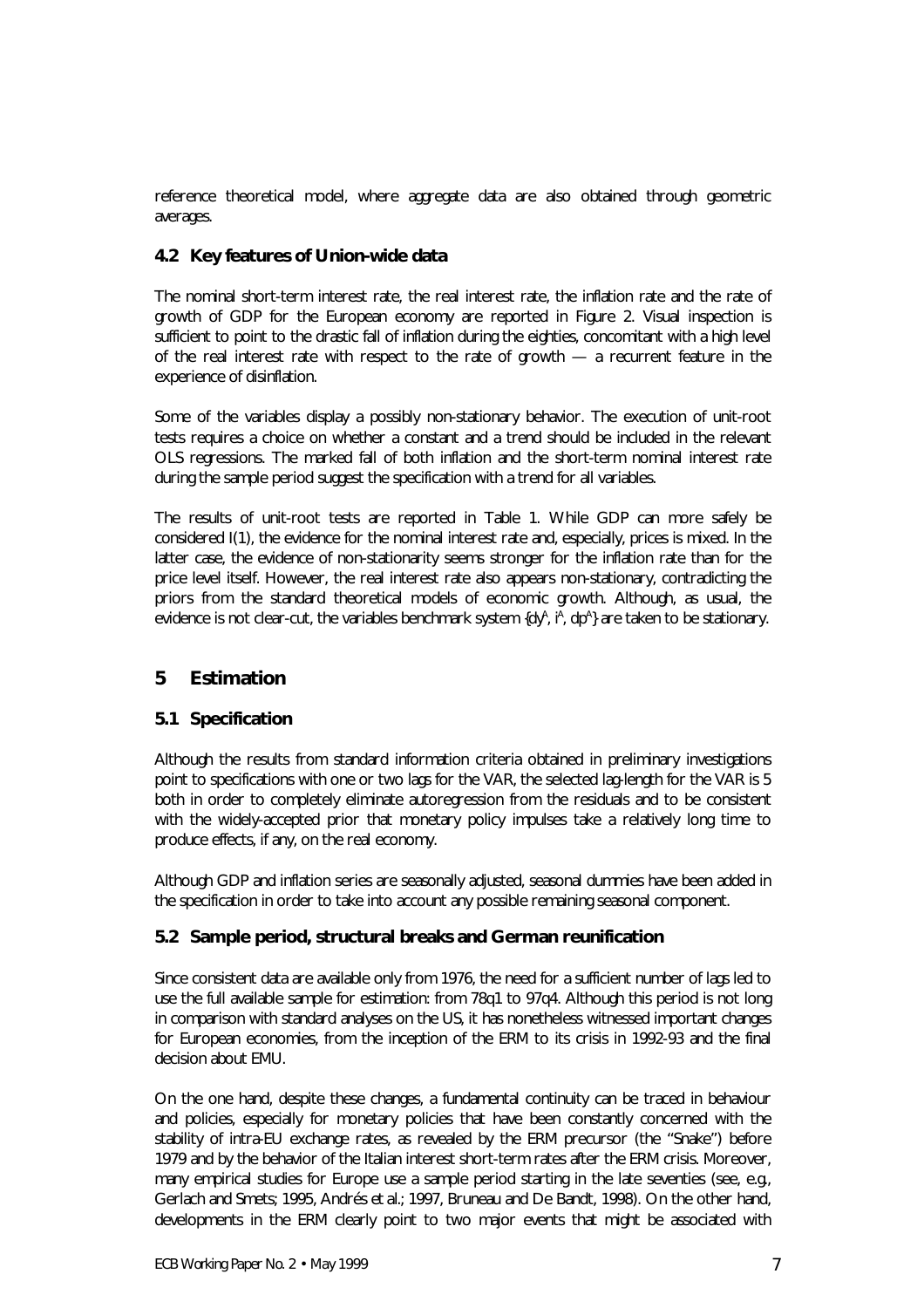parameter instability: the first quarter in 1987, when the 'last' ERM realignments occurred, and the 1992-93 crisis.

Investigating the issue formally through Chow tests with reference to those dates fails to reject the null hypothesis of paramenter stability. However, the power of the tests may be weakend by the reliance on the assumption that the dates of the possible structural breaks are known (see Andrews, 1993, and Hansen, 1992), and by the fact that, for the 1987 test, the estimation period is shorter than the forecast period. For this reason, the analysis was complemented with a series of one-step ahead Chow tests, whose results, for the last part of the sample, are qualitatively different since they corroborate the hypothesis of possible breaks in the nineties for the interest rate and the inflation equations.

Since not enough data are available to split the sample in 1992 and carry out a separate estimation, the following route is taken. The model is first estimated over the whole sample, conditional on the hypothesis of no parameter change. The robustness of the results is then checked re-estimating the system over a sample that ends in 91q4. The conclusions that can be drawn from these estimates broadly match the findings of the longer sample, supporting the reliability of the characterization of the Union-wide economy discussed in the next Section. The main differentiating feature of impulse responses for the shorter sample is a much stronger impact of aggregate supply shocks on inflation and thus on interest rates (Figure 4).

Finally, it has to be stressed that the jump in German output due to the reunification has been smoothed out from GDP data in our main estimation exercise. This research strategy allows us to avoid the risk that our estimates be driven by a single predominant shock. We investigate the robustness of our findings to the "inclusion" of German reunification in the data in a separate regression. This exercise also provides us an indication of the goodness of fit of our identifying restrictions. Assuming that the German reunification epitomises a supply shock, our impulse responses to aggregate demand and money supply shocks should remain largely unchanged whether the reunification is or is not present in the data; only the impulse responses to supply shocks should vary. This is indeed shown to be the case in the comparison presented in figure 5.

#### **5.3 Identification of a structural VAR**

The model described in the previous Section provides the framework to identify the VAR system through a combination of short and long run restrictions, as in Galí (1992) and Gerlach and Smets (1995). The benchmark system includes three area-wide variables — the log-change in GDP (dy<sup>A</sup>), the nominal 3-month interest rate ( $A$ <sup> $A$ </sup>) and the inflation rate (dp<sup>A</sup>) — and three exogenous driving forces  $- u$ , w, and  $v_{ms}$ , the innovations in spending (IS), aggregate supply (Phillips curve) and the monetary shock that, as argued above, can be interpreted as a shock to interest rate setting, mainly of a policy nature.

Define the vector of variables included in the VAR system as  $x_t$ . If  $x_t$  is covariance stationary it will have a Wold moving average representation of the form

$$
[3] \qquad x_t = A(L) \in t
$$

where *L* is a lag operator, *A*(*L*) is a polynomial matrix in *L* and ∈*<sup>t</sup>* is a vector of innovations in the elements of *x<sup>t</sup>* .

Moreover,  $x_t$  also has a moving average representation of the form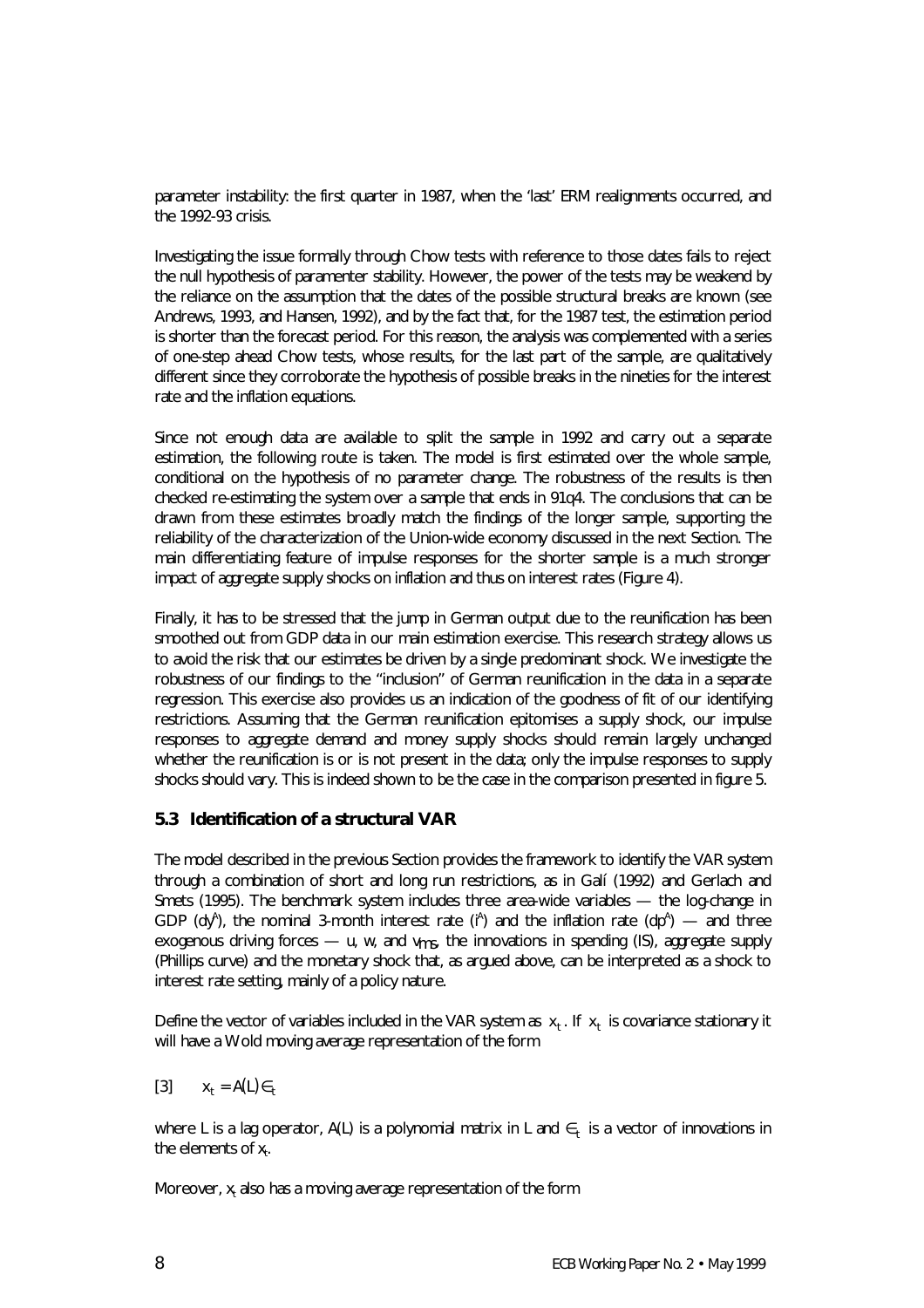$[X_t = B(L)e_t$ 

where  $e_t$  is a vector of serially uncorrelated structural residuals.

If the vector of innovations is a linear combination of the structural residuals, i.e. if  $\epsilon_t = Ce_t$ , with *C* being a nxn matrix, then

$$
x_t = A(L)Ce_t = C(L)e_t
$$
, and thus  $A(L)C = B(L)$ 

These conditions permit to retrieve the structural representation [4] from the estimates of the reduced-form representation [3], provided that *C* is full rank. Zero restrictions on the elements of the *C* matrix are equivalent to imposing that the impact effect of a given shock on a certain variable is null, while long-run (neutrality or homogeneity) constrains are imposed setting to zero the appropriate elements of *C*(*1*).

In line with the objective of a structured representation of the key features of the Union-wide economic system, the first set of restrictions adopted is the orthogonality condition among the structural shocks of the benchmark defined in the previous section. In addition, shocks to real aggregate demand and monetary shocks are assumed to have no effects on output in the long run, consistently with the widely-shared view that only technological shocks can have a lasting influence on economic growth. To achieve identification, reference is made to a customary and possibly uncontroversial "minimum delay restriction": monetary shocks are assumed not to have any contemporaneous effect on output, on the premise that at least three months are necessary for monetary shocks to impinge on economic activity.

The latter condition is often coupled with another one, prescribing the same minimum delay for the impact of monetary shocks on prices. We do not adopt this assumption in the identification of our main 3-variable model, because we want to allow for possibly "fast" reactions of prices to monetary shocks via an exchange rate channel. A given change in the average euro area interest rate could in fact be associated with different interest rate changes in different countries, thus triggering potential variations of the exchange rate which could be reflected into import/export prices. Moreover, the identifying assumption we adopt ensures full compatibility with the results obtained by Gerlach and Smets (1995), which are based exactly on the same structuralisation.

Recalling that the system variables are ordered as  $x_t = [dy^A, t^A, dp^A]$ , the identifying assumptions discussed above can be expressed in terms of zero restrictions on the coefficients of the *C* the *C*(1) matrices of the VAR model, respectively as  $c_{12}(1)=c_{13}(1)=c_{12}=0.$ <sup>2</sup>

As a further robustness check, however, we also perform the structural analysis with a different identification scheme. As in the main scheme, we impose zero long run effects of aggregate demand shocks on output; we then identify monetary shocks by imposing the minimum delay restriction on both prices and output. In terms of the *C* matrix, this amounts to setting  $c_{13}(1)=c_{12}=c_{22}=0$ . The resulting impulse responses, that appear remarkably similar to those obtained under the main identification scheme, are included in Figure 3.

A final word of caution appears warranted concerning the identification of monetary policy shocks in the structural VAR literature. In the theoretical monetary economics literature, it is

*<sup>2</sup> The implementation of identifying restrictions follows the procedure by Amisano and Giannini (1998), while maximum likelihood estimation is performed using the RATS routine SVAR.SRC, by A. Lanzarotti and M. Seghellini.*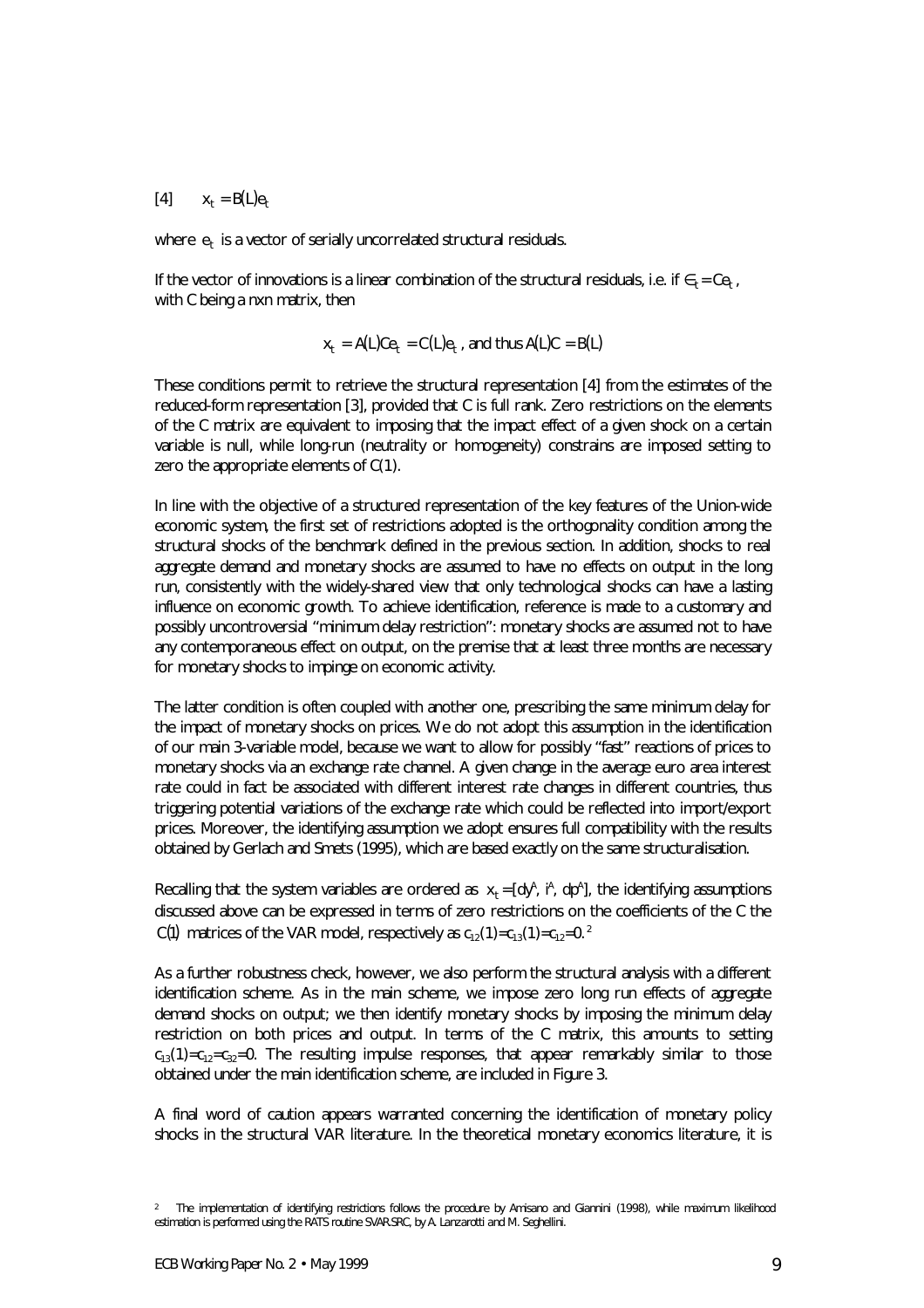customary to identify monetary policy with the "rule" followed by a given central bank when reacting to macroeconomic shocks. Accordingly, the effects of monetary policy are interpreted as the changes, with respect to a hypothetical unchanged-policy scenario, caused in the behaviour of macroeconomic variables by the *reaction* of monetary policy to the occurrence of shocks. This interpretation of the effects of monetary policy requires that the researcher is capable to isolate the direct effects of a given macroeconomic shock from those induced by the monetary policy response to the same shock.

It is well known that VARs, because of their reduced form nature, are incapable of disentangling these two effects. In line with the rest of the structural VAR literature, therefore, what we label as monetary policy shocks are not the result of the implementation of the average rule followed by the central bank when reacting to macroeconomic developments. They are, instead, the unpredictable deviations of monetary policy from the average rule implicitly followed in the sample period (see also Section 6.3).<sup>3</sup>

#### **5.4 Long run restrictions and confidence intervals**

Long run restrictions have been criticized on the grounds that they only give reliable results under very restrictive conditions (Faust and Leeper, 1997). The main criticism is that the coefficients of the matrix *A*(1) – on which the long run restrictions depend – are imprecisely estimated when only weak restrictions are imposed on the dynamics of the underlying VAR model. Although obviously momentous, this drawback has to be weighted against the fact that long run restrictions tend to have a sounder theoretical basis. For this reason, we believe that they remain particularly appealing. As discussed by Faust and Leeper, adopting them amounts to imposing that the model driving the data is a VAR with known maximum lag order.

A more general problem concerns confidence intervals. For structural VARs identified through short-run restrictions, Kilian (1998) shows that intervals based on asymptotic theory are strongly biased in small samples, especially when the variables included in the VAR display a high degree of persistence. Since our analysis is characterized by both a short sample and highly persistent variables, these findings are particularly relevant and led to resort to a small sample Bayesian Monte Carlo procedure<sup>4</sup> and, as suggested by Sims and Zha (1995), to present the results in terms of percentile intervals instead of intervals based on mean and standard errors. This modification is designed to avoid imposing symmetry on the small sample distribution of the responses.<sup>5</sup>

Faust and Leeper (1997) also argue that these procedures present additional problems when applied to structural VARs identified with long run restrictions. The imprecision in the estimates of the long run parameters implies that type II errors are more likely in constructing confidence intervals. This problem is clearly related to the general *critique* of long run restrictions. In order

*<sup>3</sup> The general suitability of structural VARs to accurately capture monetary shocks has been questioned by Rudebusch (1996). The main argument is that, in the USA, monetary shocks identified through structural VARs are little correlated with those that can be obtained comparing future and spot Federal Funds rates. The latter would provide a good benchmark for monetary surprises, because they are widely interpreted as such in financial markets and do not incorporate systematic forecast errors. Sims (1996) has questioned the view that forecast errors implicit in Federal Funds futures represent a correct measure of monetary policy innovations: the reason being that they necessarily confuse forecast errors for variables that influence policy with forecast errors for policy itself. Bagliano and Favero (1997) show that impulse response analyses obtained using the alternative definitions of monetary policy innovations do not substantially differ from each other.*

*<sup>4</sup> The adopted Monte Carlo procedure is provided with the RATS package. For a discussion on the correct way to calculate asymptotic confidence intervals in structural VAR with long run identifying restrictions see Vlaar (1998).*

*<sup>5</sup> Kilian (1998) has proposed an alternative method (dubbed bootstrap-after-bootstrap), designed to correct the small sample bias of the estimated parameters of the VAR. Both its proponent and Sims and Zha (1995), however, present evidence showing that the bootstrapafter-bootstrap method performs very similarly to percentile-based Monte Carlo integration.*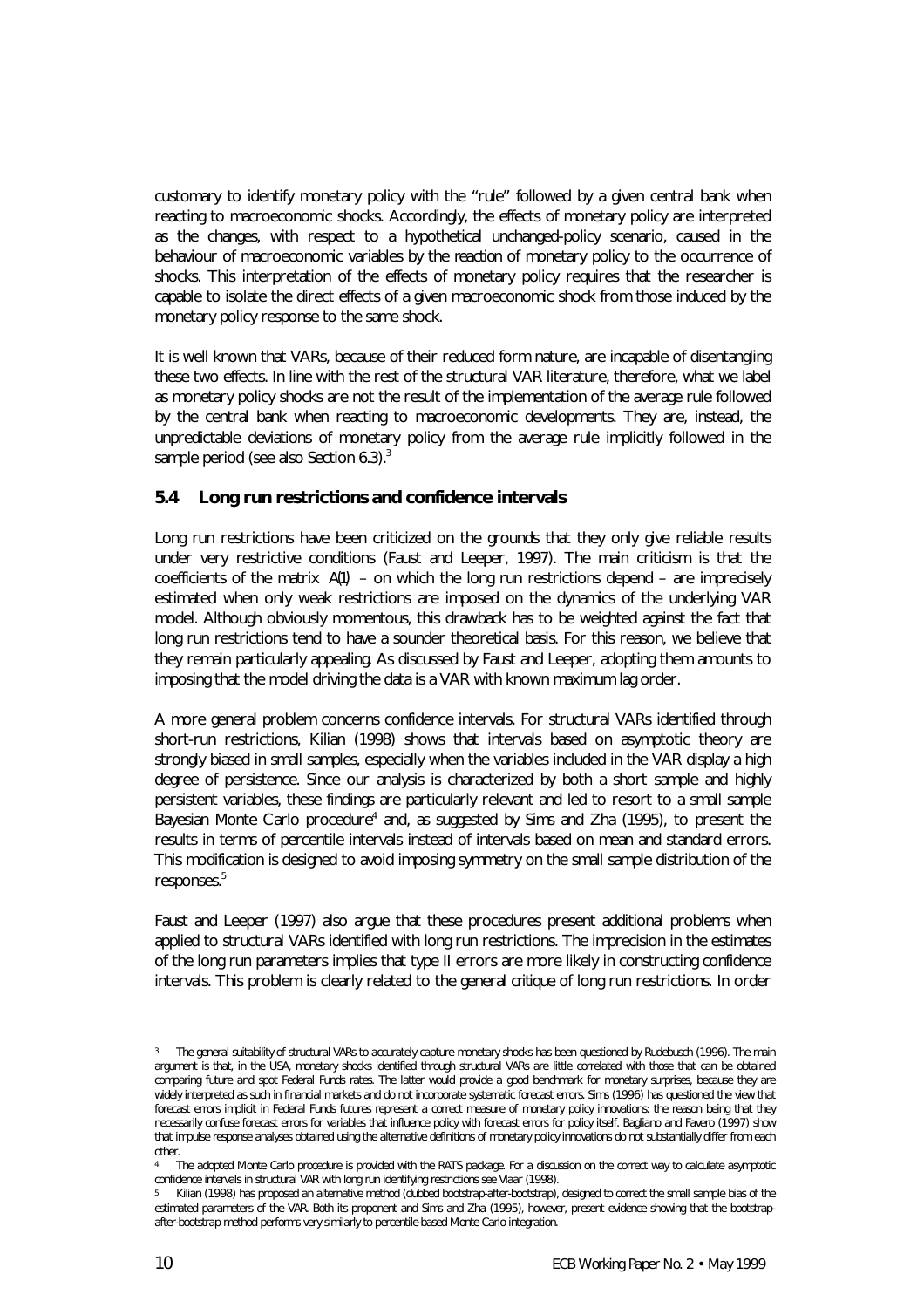to deal with it, relatively wider probability bands (68%) are considered. The intervals reported in the figures are therefore based on empirical  $16<sup>th</sup>$  and  $84<sup>th</sup>$  percentiles taken from 1000 replications.

# **6 A structural characterization of the union-wide economic system**

This Section discusses the results based on the longest available sample (78q1- 97q4) focusing on the impulse responses of the key macroeconomic variables to the structural shocks driving the AD/AS model. The exposition is organized considering the effects of each shock in turn and comparing the responses with those for the US, as characterized in Galí (1992), as well as with the ones for the four largest European countries — Germany, France and Italy — as obtained by Gerlach and Smets (1995, henceforth GS). The decomposition of forecast error variance is also presented.

### **6.1 Supply shocks**

The first column of Figure 3 depicts the response of the Union-wide economic system to a negative, one-standard-deviation shock to aggregate supply. The initial fall of output by nearly 0.4 percentage points is followed by an uneven return to the baseline: the steady state output loss of about 0.6 percentage points is reached after approximately two years. The responses to a supply shock in Germany, France and Italy reported by GS reveal similar patterns, although with a larger steady-state effects. Comparison with the response to a supply shock of the US economy lends support to the 'Euro-sclerosis' view in that the US system reacts more promptly and vigorously  $-$  0.7 percentage points in the first period, 1.1 in steady state with a peak around that value after one year, according to estimates of Galí (1992).

The lower impact effect on output in Europe is mirrored by a stronger effect on prices, consistently with the evidence by GS: prices rise by almost 0.2 percentage points, against a value of approximately 0.1 in the US. The subsequent behavior of inflation in Europe is however much more persistent: after 5 years, inflation does not return to the baseline in Europe, whereas one year is sufficient in the US.

Similar across the two sides of the Atlantic appears, instead, the minimal response of nominal interest rates, consistently with the view that monetary policy reacts to a real shock with an adjustment of money supply at unchanged nominal interest rates. This results is in contrast with the GS findings of a much stronger interest rate response, such as to outweigh the effects on inflation leading to a rise also in the real rate.

Regarding the decomposition of forecast error variance, another similar finding is that supply shocks account for most of output variability (Table 4). An interesting difference can however be detected from the pictures: in the US, the influence of supply shocks on output appears constant or increasing as the forecasting horizon lengthens; in Europe, other shocks start having a stronger, even if still minor, impact after approximately 6 quarters. Supply shocks have a negligible effect on the nominal interest rate, but a strikingly high one on inflation.

#### **6.2 Real demand (IS) shocks**

The second column of Figure 3 reports the response to an expansionary, one-standard-deviation impulse to aggregate demand. The shock increases GDP by 0.3 percentage points on impact and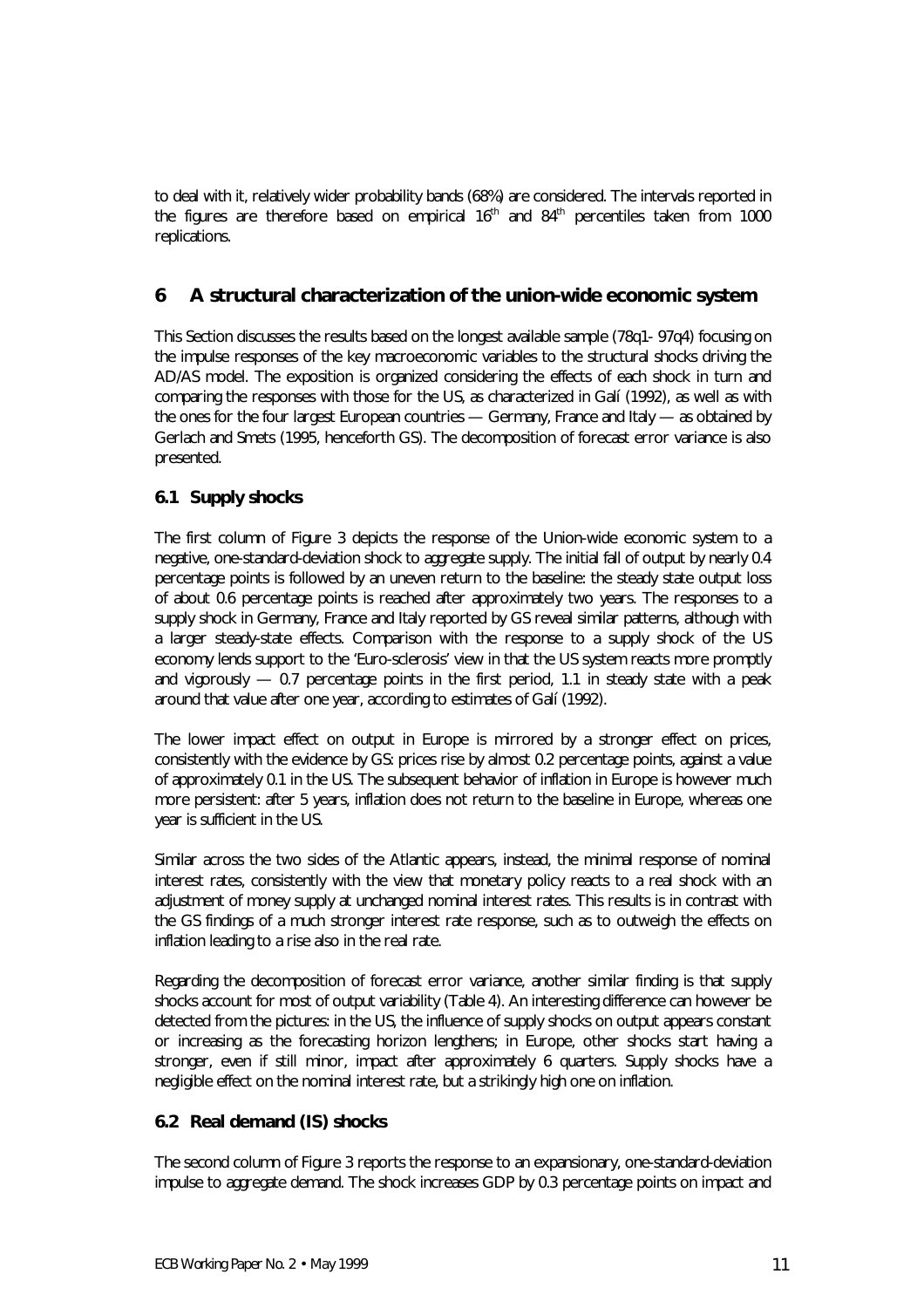up to a maximum of approximately 0.5 percentage points after 3 quarters, a smaller reaction than in the US, according to the findings in Galí.

A more interesting difference arises regarding the behavior of the other variables. The increase in inflation determines an interest rates hike in both the US and the Union as a whole; however, the increase is more marked in Europe, where it leads to a rise increase in real rates already after 3 quarters, than in the US, where real rates never become higher than in the baseline. The prompt reaction of European monetary policy appears to bring about a progressive reduction of the inflation rate, while this remains at a higher long-run level in the US.

Demand shocks are the main cause of inflation volatility, especially at the business cycle frequency.

#### **6.3 Monetary shocks**

The pattern of responses of the Union-wide economic system to monetary disturbances is to be assessed with particular caution since the change in policy regime brought about by the introduction of the single currency is likely to exert a more pronounced influence on this aspect of the economic system. Moreover, the introduction of the single currency will be such a momentous institutional event as to make untenable the following argument — often put forward, in the wake of Sims (1982), to support the validity of the VAR approach. When the monetary-policy rule is modified, agents may not distinguish the change from a random shock and, accordingly, maintain the same behaviour; eventually, the shift in policy regime would be noticed, affecting the private sector, but if the authorities return to the previous rule before such changes take place, the view that the variation in policy is random is justified from the perspective of market participants.

On the other hand, Monetary Union is such a radical development from an institutional point of view that economic agents may find it difficult to anticipate the behaviour of the new monetary authority with any reasonable degree of confidence. Therefore, rather than adapting to their initial perception of the new rule, for a time they may countinue to behave as they used to until they learn more about the money-supply rule. If this were the case, the characterization of response of the Union-wide economic system to a shock in the supply of money may be valid also for some time after the introduction of the single currency.

A one standard deviation monetary shock corresponds to a 10 basis points fall in the interest rate (third column of Figure 3). The size of the monetary shock appears small with respect to the existing evidence for both the US (approximately 50 basis point) and the main European countries (up to a whole percentage point in Italy). The shock is however well identified and persistent for 6 to 8 quarters, when it is eventually reversed to match the rise in the inflation rate.

The impulse responses to monetary shock are again consistent with the evidence available for the US. As in Galí (1992), the real interest rate initially falls together with the nominal rate; its effects on aggregate demand however take time to materialize. The response of output takes nearly 2 years to unfold, with a maximum increase of its level of 0.4 percent with respect to the baseline. In line with the 'Eurosclerosis' view, the effect on output is more persistent in the Union-wide economy, where the return to the baseline is not completed after 5 years. Inflation shows a small and short-lived rise on impact. Most of the effect of the monetary shock, however, occurs with much longer lags through the Phillips curve: the inflation rate increases up to 10 basis points after almost 3 years, remaining above the baseline after 5 years.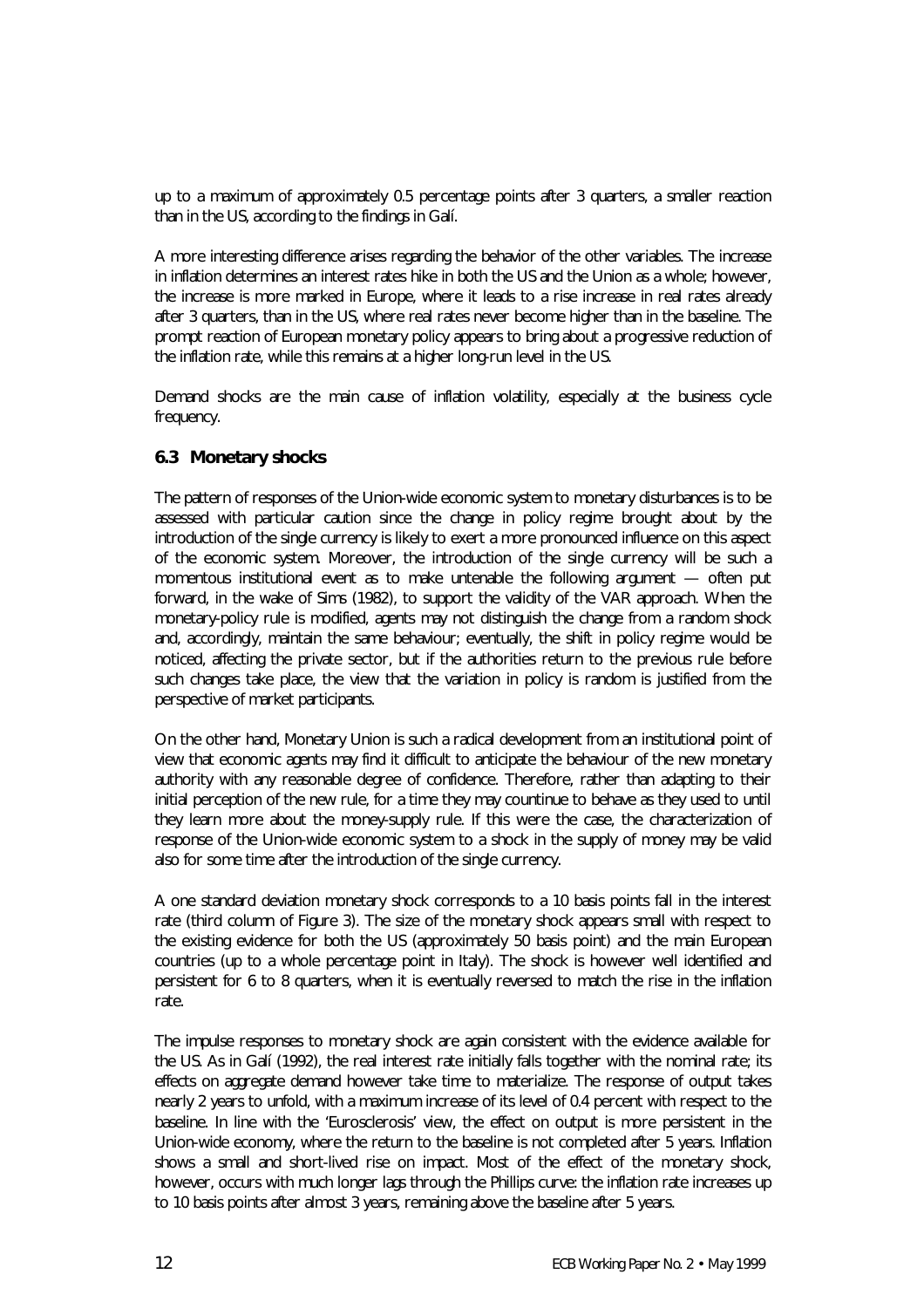Monetary shocks account for most of the short-term variability of interest rates but they also have an increasingly important effect on output, and especially inflation, at longer horizons.

### **7 An alternative specification for monetary policy**

The structural characterization presented in the previous section hinges on the specification of a single Union-wide, monetary policy rule. As discussed in Section 3, the appropriateness of this approach may be questioned with reference to the sample used in estimation — when the pursuit of exchange rate stability in the ERM framework at times required differentiated monetary policy responses with the Union. This section probes into the robustness of the empirical results obtained so far. It considers the alternative specification for monetary policy discussed in Section 3, where Germany is explicitly assigned the role of anchor country, setting the monetary stance for the whole area, while the other countries move their interest in the purpose of maintaining exchange rate stability.

#### **7.1 Identification**

The implementation of the alternative characterization for monetary policy requires the specification of a different VAR system that includes — in addition to the core Union-wide variables growth and inflation, dy<sup>a</sup>, d $p^{\text{A}}$  — the nominal 3-month interest rate in Germany,  $l^{\text{DE}}$ ; the interest differential between periphery countries and Germany, *i-i<sup>pE</sup>*; an exchange rate variable taken to be the log-change of the weighted average of the exchange rates of the periphery countries' currencies vis-à-vis the Deutsch Mark, d*s*. This specification implies that the system is driven by five exogenous forces: in addition to the disturbances to aggregate supply and real demand, there are monetary shocks in the anchor-country as well as in the other countries, and shocks to the exchange rate.

Identification of the larger system requires new restrictions. The customary hypothesis that only aggregate supply shocks can have a long-run effect on output leads to two additional restrictions in the novel specification, because also shocks to the exchange rate and to the monetary policy in the periphery countries need to be taken into account. As in the previous system, monetary policy shocks (this time from two possible sources) are assumed to have no contemporaneous effect on output, implying two short-run restrictions.

In addition, the following four "new" restrictions are imposed. First, monetary shocks in the anchor-country are assumed to have a delayed effect on prices, as well as on output — a commonly-adopted and relatively uncontroversial assumption. Secondly, monetary shocks in the periphery countries are taken not to have any impact on interest-rate setting on the part of the anchor-country, at least within a quarter, in line with the notion that German monetary policy had a larger scope of autonomy within the ERM. Thirdly, shocks to the exchange rate are assumed to have no impact effect on the interest rate of the anchor country, consistently with the view that the burden of adjustment to maintain stability falls with periphery countries. Finally, area-wide, symmetric shocks to the demand for goods are assumed to have no impact effect on the exchange rate.

In terms of the VAR specification model  $\{dy^A, i^{DE}, dp^A, ds, i^{DE}\}$ , these restrictions can be written as  $c_{12}(1) = c_{13}(1) = c_{14}(1) = c_{15}(1) = c_{12} = c_{32} = c_{43} = c_{24} = c_{15} = c_{25} = 0$ .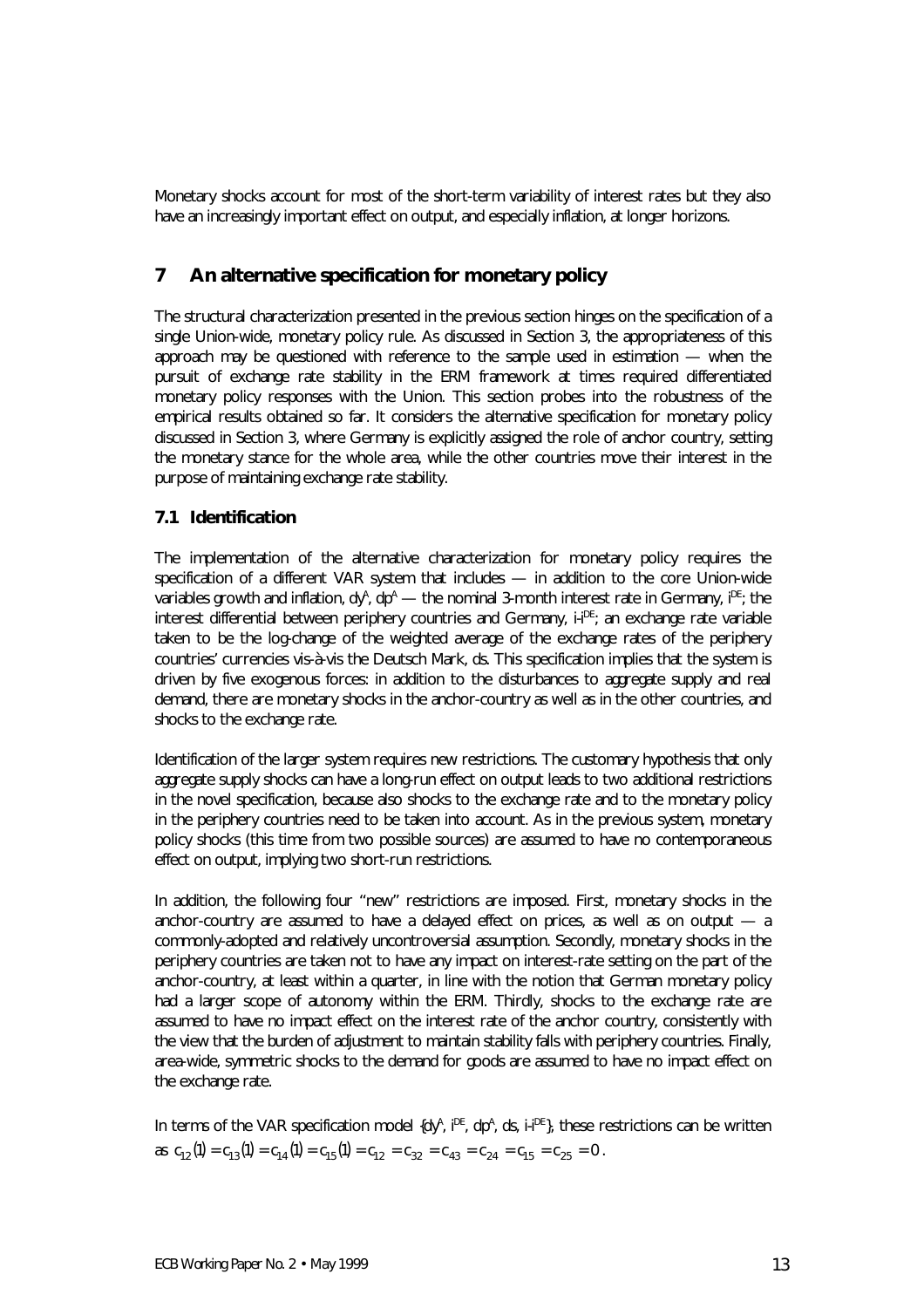### **7.2 Empirical results**

The results from the estimation of the five-variable VAR allowing for a different specification of monetary policy are presented in Figure 6 and Table 5. In general, and as expected given samplesize and lags-length, confidence bands become much wider. The model performs worse than the smaller one, apparently failing to provide an accurate description of the dynamics of all 5 variables in the available sample. Notably, the decomposition of forecast error variance is difficult to reconcile with theoretical priors, since it attributes most of the explanatory power of unexpected dynamics of all 5 variables to exchange rate and AS shocks.

In qualitative terms, however, the results are similar to those of the benchmark system discussed above, providing further support to the reliability of the characterization of the Union-wide economic system discussed in the preceding Section. It appears especially noticeable that the monetary shocks identified through the two systems appear consistent with each other. Figure 7 also provides a direct comparison of the monetary shock of the VAR–3 and the 'symmetric' monetary shock of the VAR–5. The shocks are highly correlated (0.73) and provide a very similar description of monetary policy actions in Europe in the EMS years.

A one-standard-deviation positive shock to aggregate supply determines an impact increase of output of roughly the same magnitude observed in the benchmark model. The responses of the German interest rate and the inflation rate are also consistent with the previous results, although the variance associated with the estimates is slightly larger. Turning to the effects within the ERM, the supply shock determines a temporary appreciation of the Deutsch mark *vis-à-vis* the other currencies, accompanied by an immediate increase in the interest differential.

The effect of a shock to the IS schedule are virtually identical to the ones of the benchmark system in terms of both magnitude and time profile as well as of precision of the estimates. The behavior of output, inflation and the German interest rate after a monetary shock in Germany are analogous to the previous results, although less precisely identified. The fall in the German rate is not entirely matched by an equal reduction in the other countries, so that the interest differential increases temporarily bringing about a temporary depreciation of the Deutsch mark.

A one-standard-deviation shock to the exchange rate causes an impact appreciation of the Deutsch mark of approximately half a percentage point, a third of which is immediately passed through to the Union-wide price index. A prompt increase in the interest differential helps the return of the exchange rate to the baseline and the reduction of inflation, while German rates remain virtually unchanged.

An autonomous negative monetary shock in periphery countries shows as an increase of the interest differential by less than 5 basis points, revealing the tight cohesion of monetary policies in the ERM. Such a small increase has negligible effects on all the other variables, with the exception of the exchange rate with the Deutsch mark depreciating on impact by almost 0.8 percentage points.

# **8 Conclusions**

This paper has attempted a characterization of the EMU-wide economic system relevant to the monetary policy decisions of the European Central Bank on the basis of a VAR model identified with restrictions drawn from economic theory. Any method to gauge the effects of the single monetary policy on the basis of past data and behaviour is beset with methodological difficulties,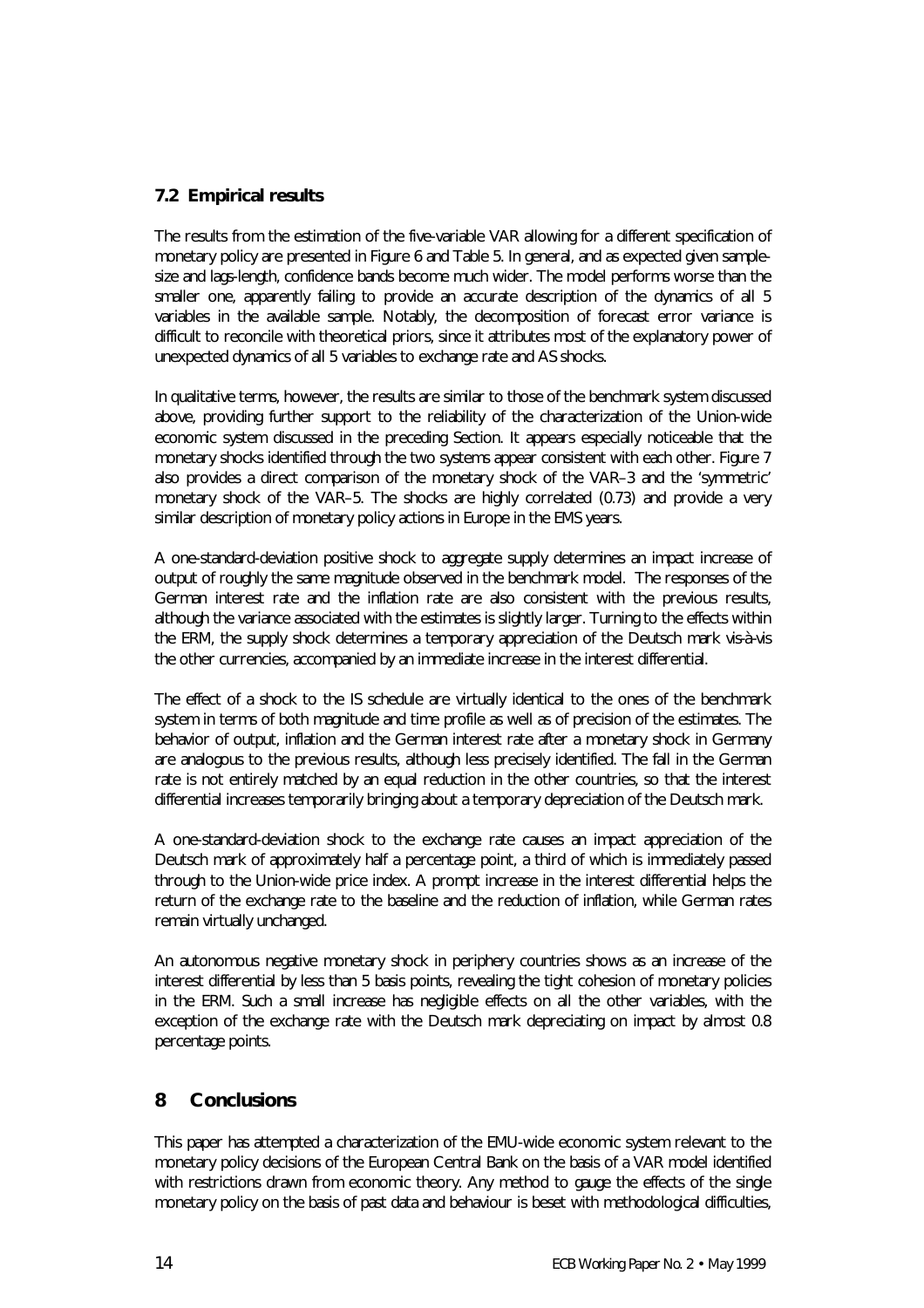particularly in view of the fact that the introduction of the single currency is such a momentous institutional change that it is likely to alter private sector economic behaviour deeply and pervasively. On the other hand, the assessment of the effects of the single monetary policy — an unavoidable prerequisite to define the appropriate interest rate level for the euro area cannot wait the availability of sufficiently long euro-wide macroeconomic time series.

The key features of the euro-wide economic system can be summarized with reference to the response of inflation and interest rates to a one-standard-deviation shock to output aggregate supply, aggregate demand for goods and the money market. In line with widely-held priors from economic theory, a negative supply shock presses growth, rises inflation and triggers only a minimal reaction of short-term real interest rates. Although such responses are qualitatively the same as those found in the United States (e.g. by Gali, 1992), the magnitude is definitely smaller, lending support to the 'Eurosclerosis' view of an inferior flexibility of the European economies. This assessment is confirmed by the finding that a positive real demand shock increases output and inflation in the euro-area by less than it does in the US. Finally, the response of output and inflation to monetary shocks is, respectively, less and more persistent than in the US.

Such key features are confirmed by the additional econometric exercises carries out to test their robustness: the estimation of the model over a shorter period (up to the inception of the 1992- 93 ERM crises) to consider possible parameter instability and the investigation of a different specification that defines two distinct monetary rules within the Union so as to take into account the anchor role played by Germany within the ERM — an issue that will become irrelevant in EMU but may be regarded as crucial in modeling monetary policy within the ERM framework.

The reasonable results obtained, both in qualitative and quantitative terms, and in their robustness to the alternative specification of the model support the authors' hope that this work can provide a useful starting point for the research aiming at answering the question 'What does the single monetary policy do?'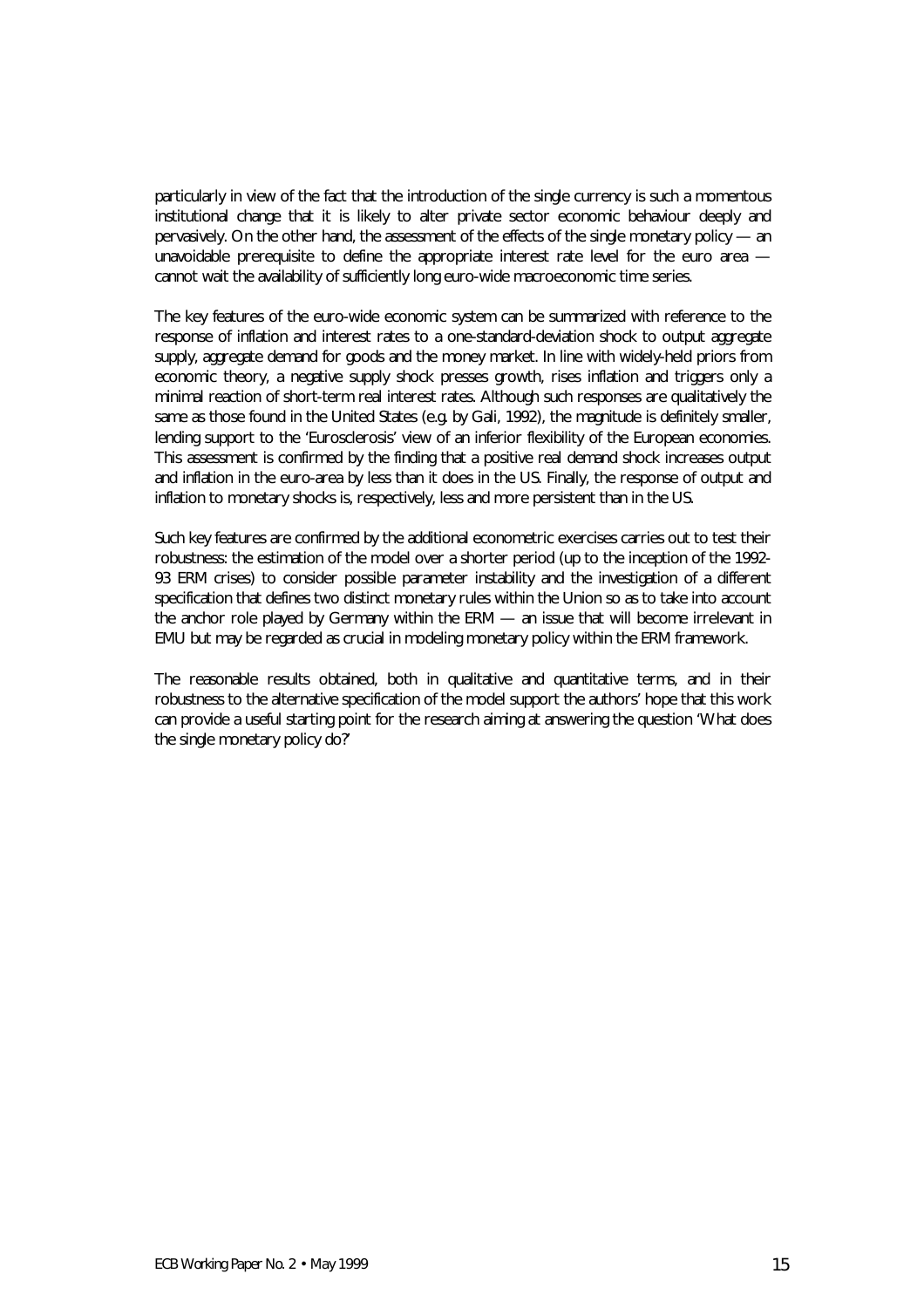#### **References**

- **Amisano, Gianni and Carlo Giannini** (1998) *Topics in Structural VAR Econometrics*. Berlin/Heidelberg: Springer-Verlag, 2<sup>nd</sup> Edition.
- **Andrés, Javier, Ricardo Mestre and Javier Vallés** (1997) Monetary Policy and Exchange Rate Dynamics in the Spanish Economy. Banco de España, Servicio de Estudios, Documento de Trabajo No. 9727.
- **Andrews, Donald W. K** (1993) Tests for Parameter Instability and Structural Change with Unknown Change Point. *Econometrica* 61, 821-56.
- **Bagliano, Fabio C. and Carlo A. Favero** (1997) Measuring monetary policy with VAR models: an evaluation. CEPR Discussion Paper No. 1743.
- **Bank for International Settlements** (1994) National Differences in Interest Rate Transmission. Basle: BIS.

**Bank for International Settlements** (1995) Financial Structure and the Monetary Policy Transmission Mechanism. Basle: BIS.

- **Bernanke, Ben S.** (1986) Alternative Explanations of the Money-Income Correlation. *Carnegie-Rochester Conference Series on Public Policy* 25, 49-100.
- **Bernanke, Ben S. and Alan S. Blinder** (1992) The Federal Funds Rate and the Channels of Monetary Transmission. *American Economic Review* 82, 901-21.
- **Bernanke, Ben S. and Ilian Mihov** (1995) Measuring Monetary Policy. NBER, Working Paper No. 5154.
- **Blanchard, Olivier J. and Danny Quah** (1989) The Dynamics Effects of Aggregate Demand and Supply Disturbances. *American Economic Review* 79, 655-73.
- **Blanchard, Olivier J. and Mark W. Watson** (1986) Are Business Cycles All Alike?. In R. J. Gordon (ed.), *The American Business Cycle: Continuity and Change,* 123-53. Chicago, Chicago University Press.
- **Browne, Frank X., Gabriel Fagan and Jérôme Henry** (1997) Money Demand in EU Countries: A Survey. European Monetary Institute Staff Papers No. 7.
- **Bruneau, Catherine and Olivier De Bandt** (1998) La Modélisation VAR Structurel: Application à la Politique Monétaire en France. Banque de France, Notes d'Études et de Recherche No. 52.
- **Christiano, Lawrence J., Martin Eichenbaum and Charles L. Evans** (1996) The Effects of Monetary Policy Shocks. Evidence from the Flow of Funds. *Review of Economics and Statistics* 78, 16-34.
- **Cochrane, John H.** (1998) What do the VARs mean? Measuring the output effects of monetary policy. *Journal of Monetary Economics* 41, 277-300.
- **Cushman, David O. and Tao Zha** (1997) Identifying monetary policy in a small open economy under flexible exchange rates. *Journal of Monetary Economics* 39, 433-48.
- **Dornbusch, Rudi, Carlo Favero and Francesco Giavazzi** (1998) Challenges for the ECB. *Economic Policy* 13, 15-64.
- **Faust, Jon and Eric M. Leeper** (1997) When do long-run identifying restrictions give reliable results?. *Journal of Business and Economic Statistics* 15, 345-53.
- **Fagan, Gabriel and Jérôme Henry** (1996) A Small Scale Econometric Model of the Monetary Policy Transmission Mechanism in EU Countries. European Monetary Institute.
- **Gali, Jordi** (1994) How Well Does the IS-LM Model fit Postwar US Data. *Quarterly Journal of Economics* 107, 709-38.
- **Gerlach, Stefan and Frank Smets** (1995) The Monetary Transmission Mechanism: Evidence from the G-7 Countries. BIS, Working paper No. 26.
- **Giavazzi, Francesco and Marco Pagano** (1988) The Advantage of Tying One's Hand: EMS Discipline and Central Bank Credibility. *European Economic Review* 32, 1055-75.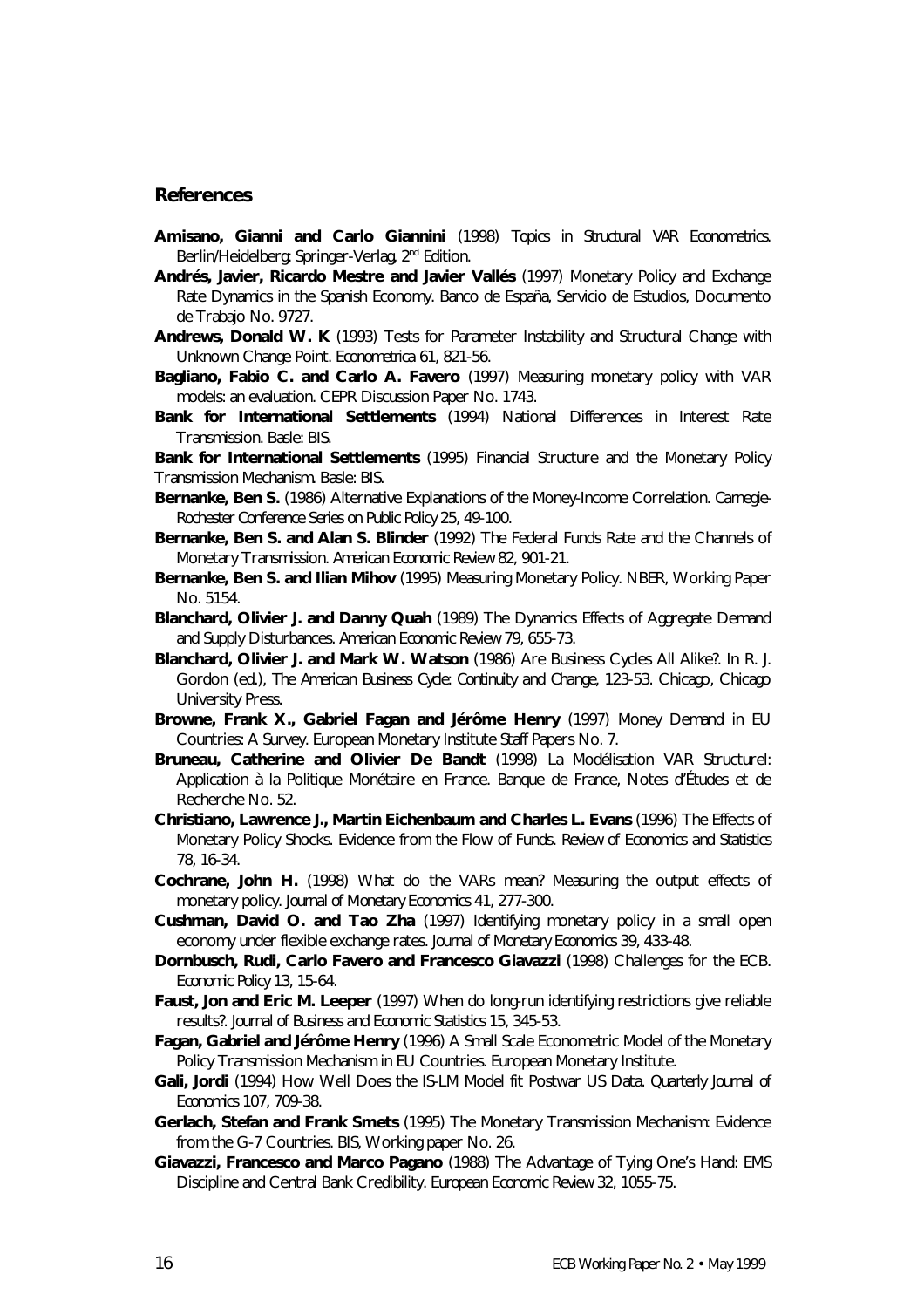**Gordon, David B. and Eric M. Leeper** (1994) The Search Dynamic Impact of Monetary Policy. An Exercise in Tentative Identification. *Journal of Political Economy* 102, 1228-47.

**Gros, Daniel and N. Thygesen** (1992) *European Monetary Integration*. London: Longman.

- **Hansen, Bruce E.** (1992) Testing for Parameter Instability in Linear Models. *Journal of Policy Modeling* 14, 513-33.
- **Kilian, Lutz** (1998) Small-sample confidence intervals for impulse response functions. *Review of Economics and Statistics* 80, 218-30.
- **Kilian, Lutz and Pao-Li Chang** (1998) How reliable are VAR estimates of responses to monetary policy shocks?. University of Michigan, June.
- **Kim, Soyoung and Nouriel Roubini** (1997) Liquidity and Exchange Rates in the G-7 Countries: Evidence from Identified VARs. New York University, April.
- **Leeper, Eric M. and David B. Gordon** (1991) In Search of the Liquidity Effect. *Journal of Monetary Economics* 29, 341-69.
- **Leeper, Eric M., Christopher A. Sims and Tao Zha** (1996) What Does Monetary Policy Do?. *Brookings Papers on Economic Activity* 2, 1-63.
- **Monticelli, Carlo** (1998) Structural Asymmetries and Euro-Wide Monetary Policy. A Theoretical Analysis. Paper presented at the Conference *Monetary Policy of the ESCB: Strategic and Implementation Issues*. Milan, July.
- **Monticelli, Carlo and Luca Papi** (1996) *European Integration, Monetary Coordination and the Demand for Money*. Oxford: Oxford University Press.
- **Pesaran, M. H., R. G. Pierse and M. S. Kumar** (1989) Econometric analysis of aggregation in the context of linear prediction models. *Econometrica* 57, 861-88.
- **Poole, William** (1970) Optimal Choice of Monetary Instruments in a Simple Stochastic Macro Model. *Quarterly Journal of Economics* 84, 197-216.
- **Rudebusch, Glenn D.** (1996) Do Measures of Monetary Policy in a VAR make sense. Banca d'Italia, Temi di Discussione del Servizio Studi.
- **Sims, Christopher A.** (1980a) Comparison of Interwar and Postwar Business Cycles. Monetarism Reconsidered. *American Economic Review* 70, 250-7.
- **Sims, Christopher A.** (1980b) Macroeconomics and Reality. *Econometrica* 48, 1-48.
- **Sims, Christopher A.** (1982) Policy Analysis with Econometric Models. *Brookings Papers on Economic Activity* 22, 107-64.
- **Sims, Christopher A.** (1992) Interpreting the Macroeconomics Time Series Facts: The Effects of Monetary Policy. *European Economic Review* 36, 975-1011.
- **Sims, Christopher A.** (1996) Comment on Glenn Rudebusch's "Do Measures of Monetary Policy in a VAR make sense". Yale University, July.
- **Sims, Christopher A., James H. Stock and Mark W. Watson** (1990) Inference in Linear Time Series Models with Some Unit Roots. *Econometrica* 58, 113-144.
- **Sims, Christopher A. and Tao Zha** (1995) Error bands for impulse responses. Federal Reserve Bank of Atlanta, Working Paper No. 95-6.
- **Strongin, S.** (1995) The Identification of Monetary Policy Disturbances. Explaining the Liquidity Puzzle. *Journal of Monetary Economics* 35, 463-97.
- **Vlaar, Peter J. G.** (1998) On the asymptotic distribution of impulse response functions with long run restrictions. De Netherlandsche Bank, Research Memorandum No. 539/9809.
- **Winder, C. C. A.** (1997) On the construction of European area-wide aggregates: a review of the issues and empirical evidence. De Netherlandsche Bank, Research Memorandum No. 499/9714.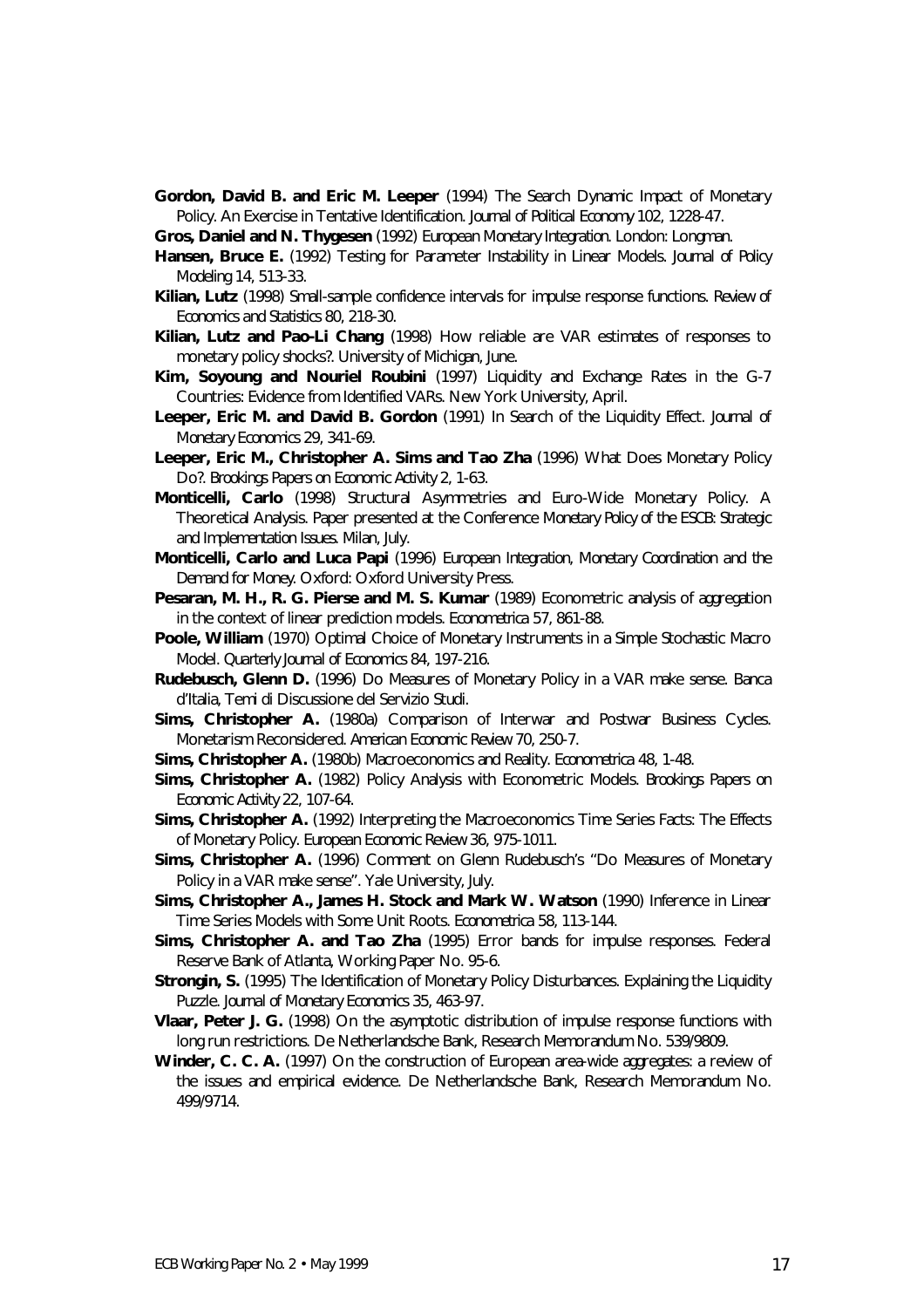#### **Appendix — Data description**

In our analysis we consider real GDP, consumer price indices and the 3-month interbank interest rate. The frequency of observation is quarterly and the series are seasonal adjusted.

Because of data constraints, the EMU is actually constructed as an aggregate of 7 countries: the 11 participating minus Finland, Ireland, Luxemburg and Portugal.

The aggregate series are constructed as geometric weighted averages. Thus, for any given series *x* (expressed in logarithms) available for the 7 countries considered, area-wide data are obtained  $as<sup>6</sup>$ 

$$
x^A = \sum_{i=1}^7 w_i x_i.
$$

National data were all obtained from the BIS databank, with the exception of the Italian interbank rates (source: Banca d'Italia).

The following weights were used: Austria, 3.2%; Belgium, 4.1%; France, 22.8%; Germany, 31.7%; Italy, 21.5%; Netherlands, 5.7%; Spain, 11.0%.

*6 For the interest rates,*  $x \equiv \ln(1 + i)$ .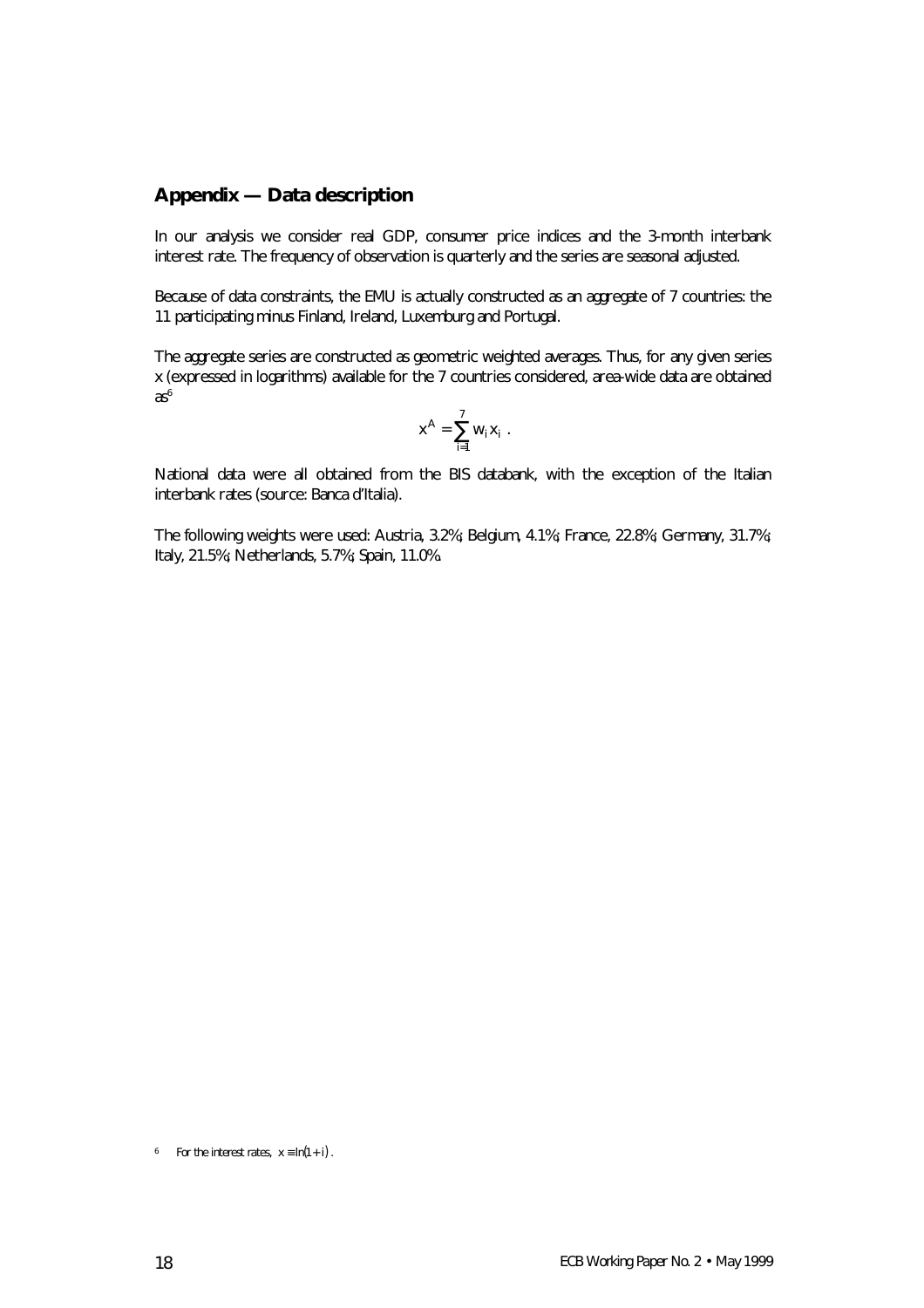|                                     | ADF1                  | PP <sub>1</sub> | ADF <sub>2</sub>       | PP <sub>2</sub>        |
|-------------------------------------|-----------------------|-----------------|------------------------|------------------------|
| $\mathsf{y}^{\mathsf{A}}$           | $-2.38601$            | $-1.70716$      | $-16.02132$            | $-5.89689$             |
| $\mathsf{d}\mathsf{y}^{\mathsf{A}}$ | $-3.17916$            | $-8.16763 \pm$  | $-40.28626 \downarrow$ | $-86.69089 \downarrow$ |
| Ά                                   | $-3.64881$ †          | $-2.27166$      | $-26.32399$ †          | $-8.14250$             |
| $d^{A}$                             | $-3.65106$ †          | $-5.21884 \pm$  | $-68.83962 \pm$        | $-39.94791 \downarrow$ |
| $p^A$                               | $-4.63539 \downarrow$ | $-2.47015$      | $-6.39216$             | $-2.35774$             |
| $dp^A$                              | $-1.75574$            | $-3.24578$      | $-7.59428$             | $-17.38294$            |
| $i^A$ –d $p^A$                      | $-1.59983$            | $-3.04858$      | $-6.31941$             | $-17.80246$            |

# **Unit-root tests**<sup>∗</sup>

TABLE 2

# **Correlation of VAR residuals**

(three-variable system)

| $dV^A$ | 1.0000    |        |        |  |
|--------|-----------|--------|--------|--|
|        | 0.1708    | 1.0000 |        |  |
| $dp^4$ | $-0.0002$ | 0.4351 | 1 0000 |  |

*<sup>\*</sup> A time trend and 4 lags are included in the OLS regressions for all variables. Sample period: 1978:1-1997:4. Critical values are: 5%=–* 3.466, 1%=–4.076 for the  $\hat{i}$  statistic and 5%=–20.5, 1%=–26.9 for the  $T(1-\hat{r}_T)$  statistic. Keys:  $\hat{t}$ , significant at the 1% confidence level; *†, significant at the 5% level.*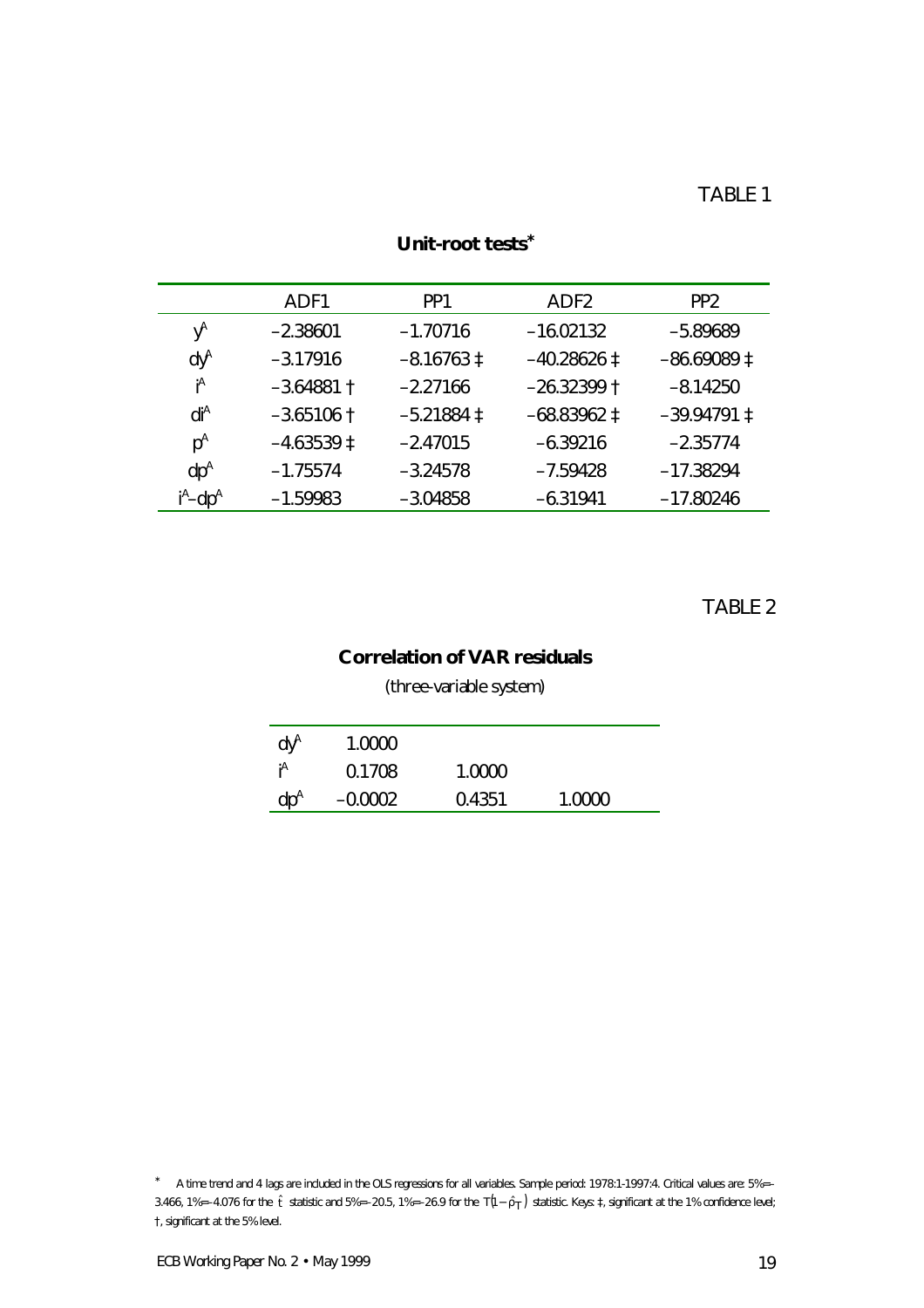# TABLE 3

# **Correlation of VAR residuals**

(five-variable system)

| $dV^A$      | 1.0000    |           |           |        |        |  |
|-------------|-----------|-----------|-----------|--------|--------|--|
| $P^E$       | 0.1206    | 1.0000    |           |        |        |  |
| $dp^A$      | $-0.0314$ | 0.3926    | 1.0000    |        |        |  |
| ds          | $-0.0205$ | $-0.1889$ | 0.0015    | 1.0000 |        |  |
| $i$ - $P^E$ | 0.0525    | $-0.5227$ | $-0.0653$ | 0.4314 | 1.0000 |  |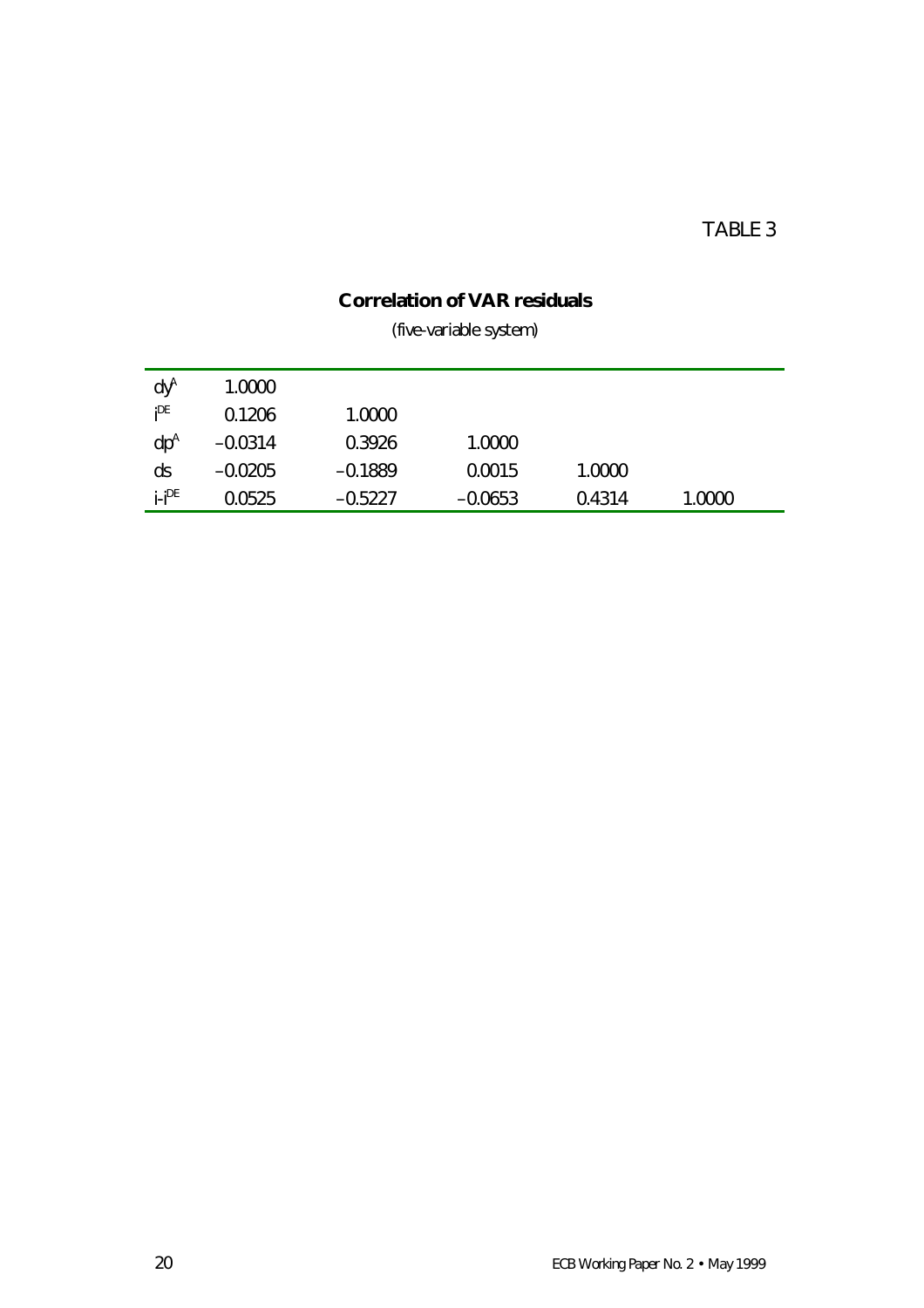

**Aggregation methods: 4-quarter GDP growth**

Dec-80 Dec-83 Dec-86 Dec-89 Dec-92 Dec-95

**Aggregation methods: 4-quarter GDP growth**

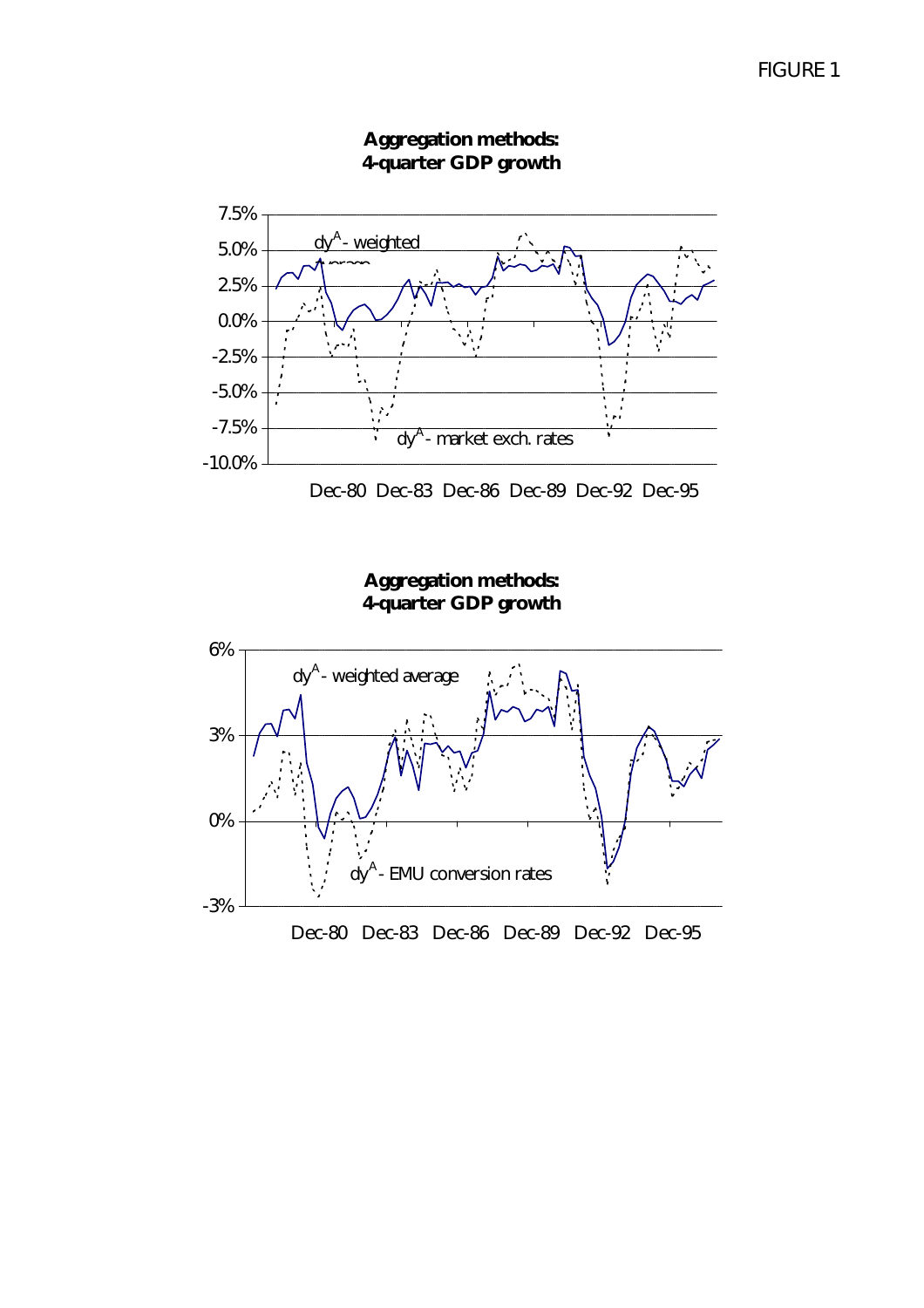

**Euro area inflation and nominal interest rates**

**Euro area GDP-growht and real interest rate**

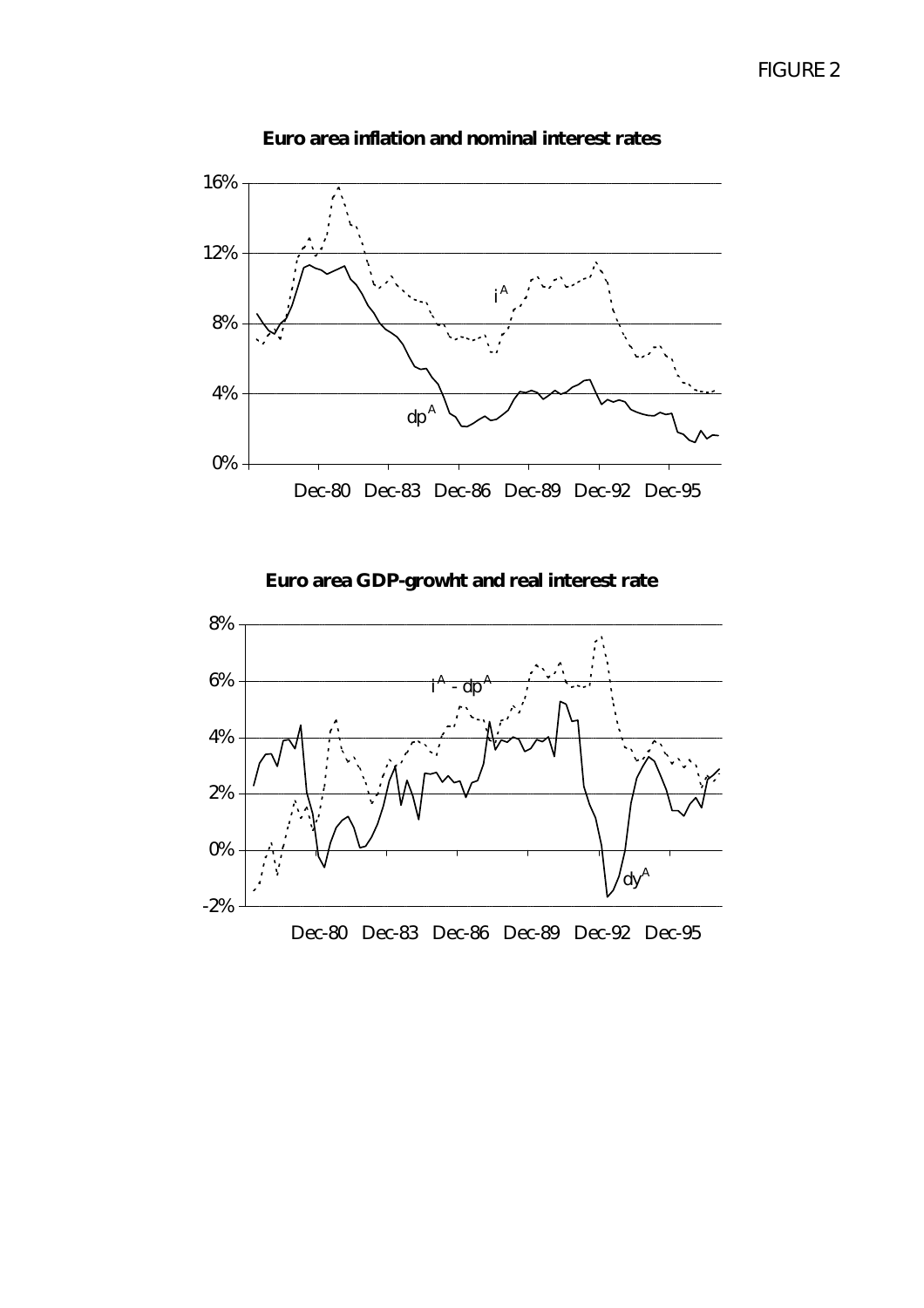



Keys: solid line: main identification scheme; grey line: alternative identification scheme; dashed lines: confidence bounds for the main identification scheme. Keys: solid line: main identification scheme; grey line: alternative identification scheme; dashed lines: confidence bounds for the main identification scheme.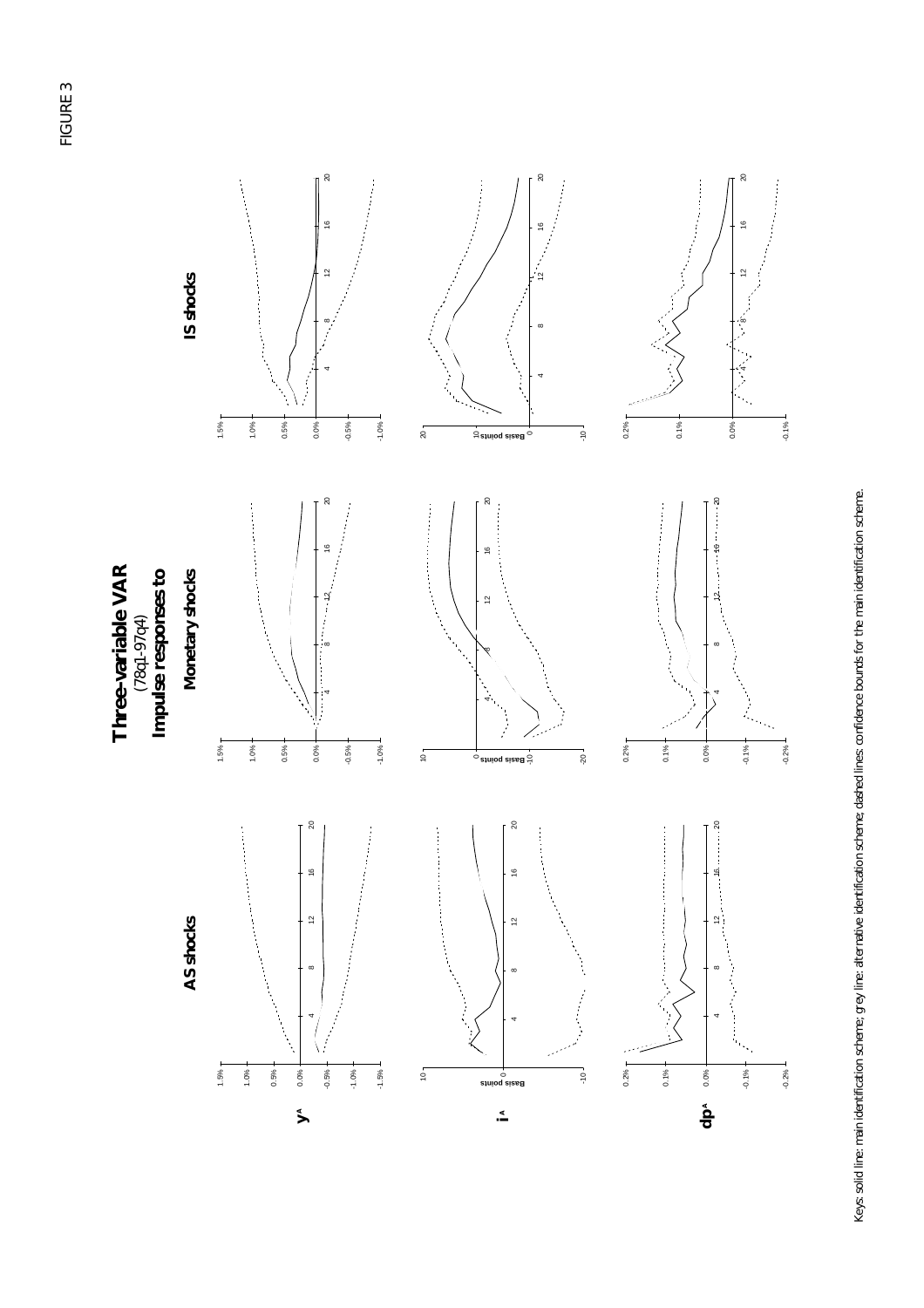



Keys: solid line: 78q1-97q4 sample: grey line: 78q1-91q4 sample; dashed lines: confidence bounds refer to the responses for the longer sample. Keys: solid line: 78q1-97q4 sample; grey line: 78q1-91q4 sample; dashed lines: confidence bounds refer to the responses for the longer sample.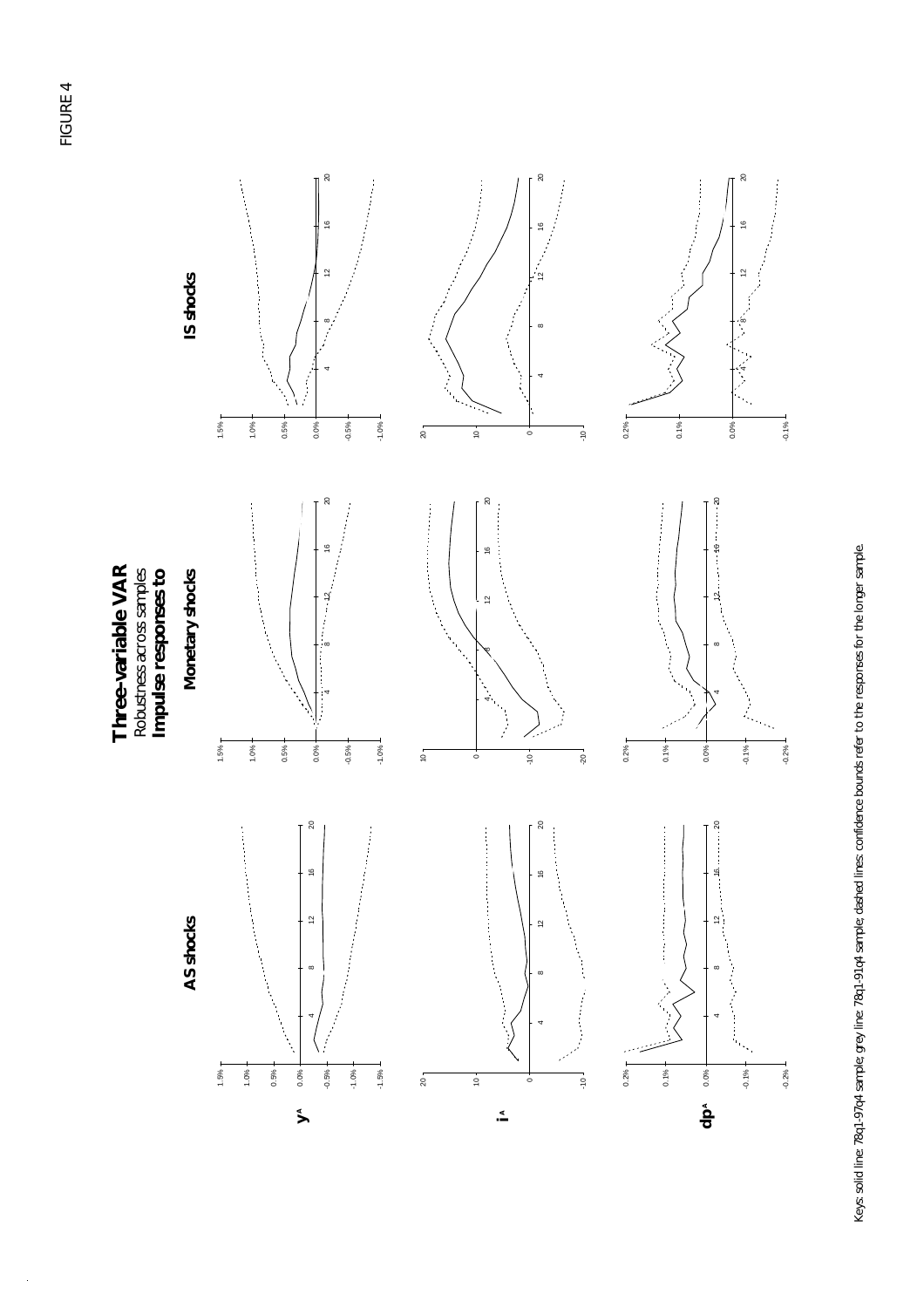



Keys: solid line: smoothing out the effect of German reunification on German GDP; grey line: mo-smoothing of German GDP; dashed lines: confidence bounds for the main identification scheme. Keys: solid line: smoothing out the effect of German reunification on German GDP; grey line: no-smoothing of German GDP; dashed lines: confidence bounds for the main identification scheme.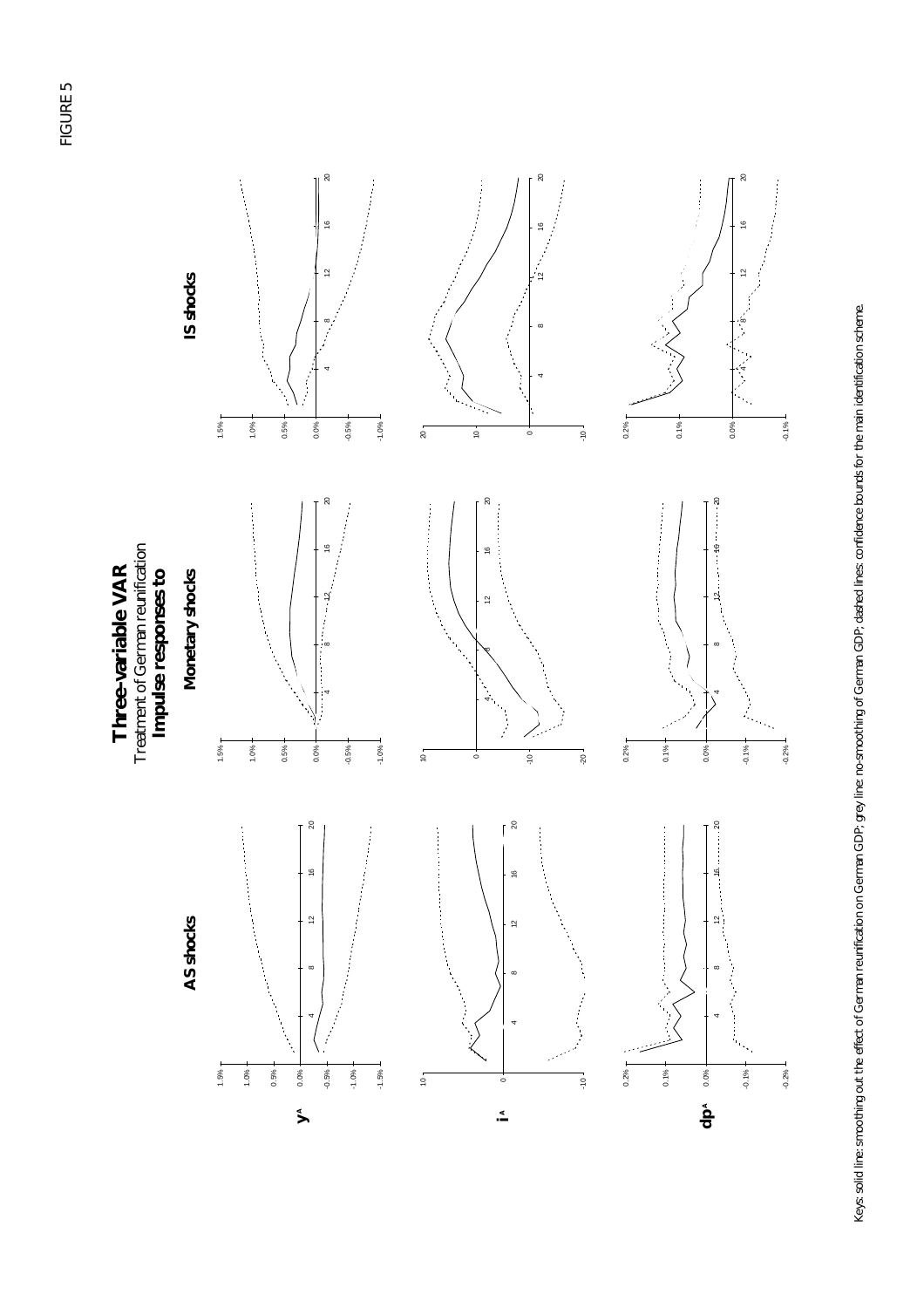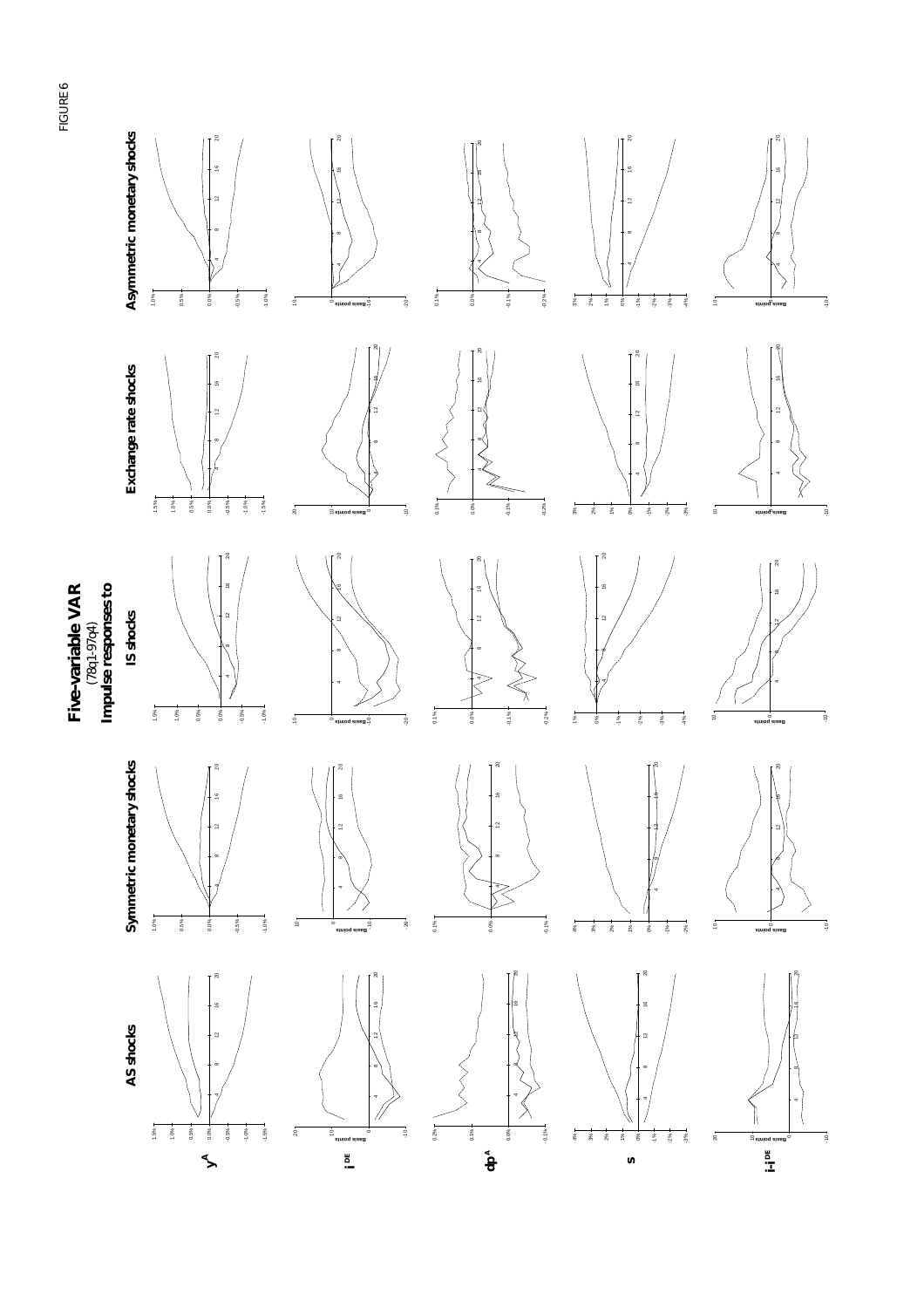**Monetary shocks (5-qtr centred moving average of structured residuals)** -1 -0.5 0 0.5 1 Mar-78 Mar-82 Mar-86 Mar-90 Mar-94 in VAR-3 in VAR-5 (symmetric component)

FIGURE 7